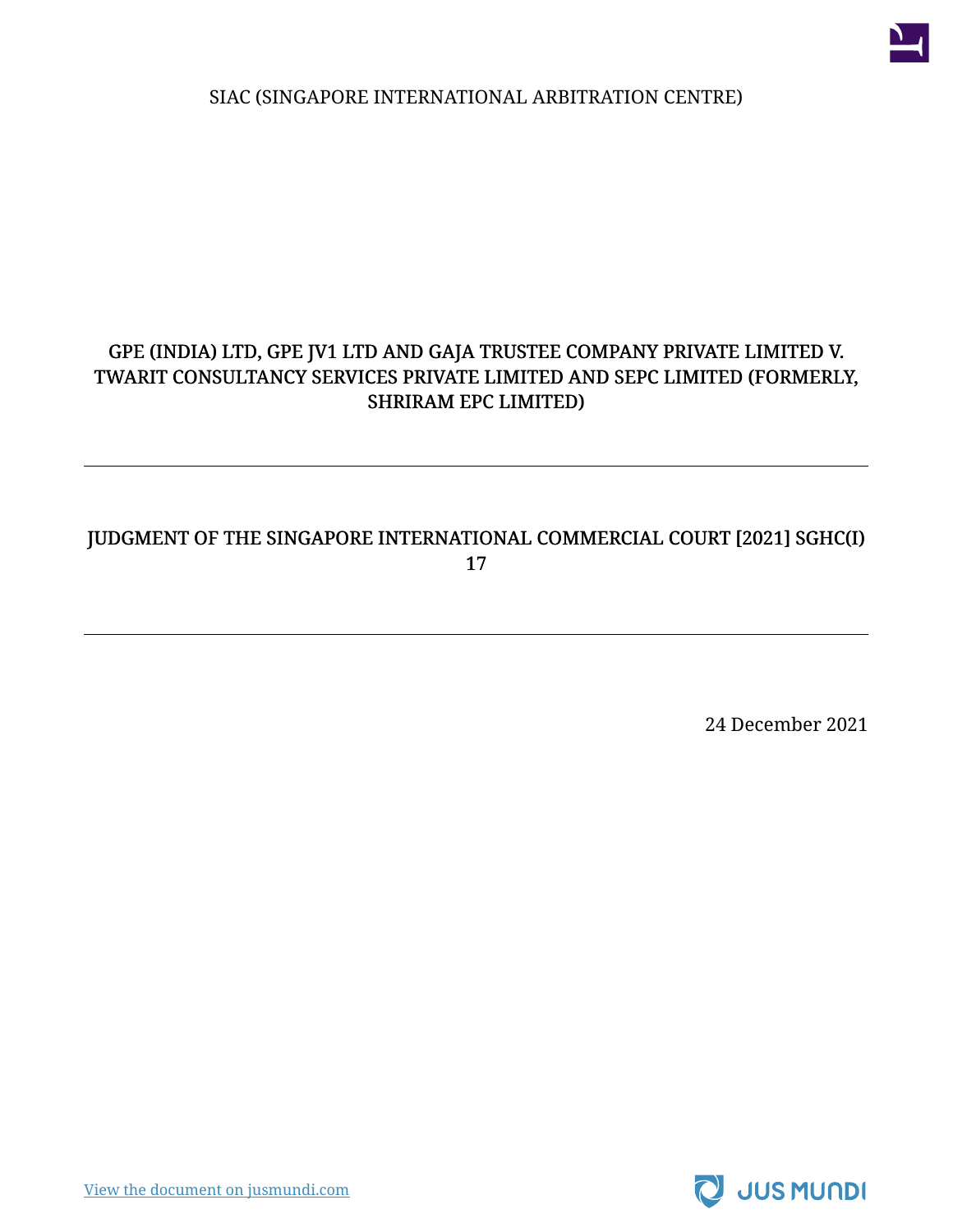#### Table of Contents

| GROUND (A): ARTICLE 34(2)(A)(III) - EXCEEDING THE SCOPE OF SUBMISSION TO ARBITRATION 15                      |  |
|--------------------------------------------------------------------------------------------------------------|--|
|                                                                                                              |  |
| First submission: the defendants' claims were not within the arbitration clauses in the SPAs or First Letter |  |
|                                                                                                              |  |
|                                                                                                              |  |
| GROUND (B): ARTICLE 34(2)(A)(IV) - COMPOSITION OF THE TRIBUNAL AND ARBITRAL PROCEDURE NOT AS                 |  |
| GROUNDS (C) AND(D): ARTICLE 34(2)(A)(II) AND S 24(B) - LACK OF PROPER NOTICE, INABILITY TO PRESENT CASE      |  |
|                                                                                                              |  |
|                                                                                                              |  |
|                                                                                                              |  |
|                                                                                                              |  |
|                                                                                                              |  |
|                                                                                                              |  |
|                                                                                                              |  |

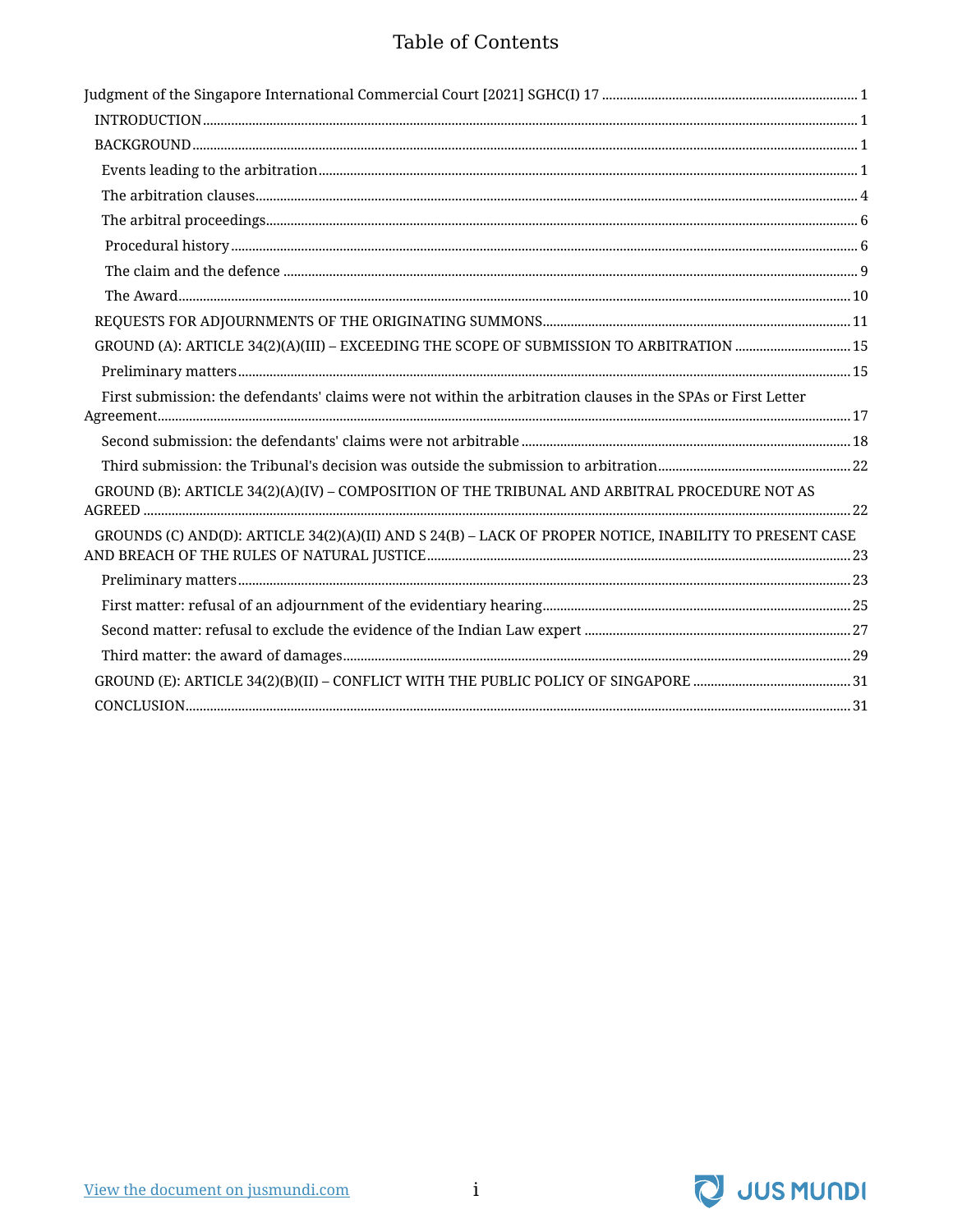# <span id="page-2-0"></span>Judgment of the Singapore International Commercial Court [2021] SGHC(I) 17

# <span id="page-2-1"></span>Introduction

1. The plaintiffs applied to set aside, in whole or in part, the final award made on 7 January 2021 ("the Award") in consolidated arbitrations conducted under the rules of the Singapore International Arbitration Centre ("SIAC"). In the Originating Summons, they applied on the grounds: (a) that the Award deals with a dispute not contemplated by or not falling within the terms of the submission to arbitration, or contains decisions on matters beyond the scope of the submission to arbitration, within the meaning of Article 34(2)(a)(iii) of the UNCITRAL Model Law on International Commercial Arbitration ("the Model Law") read with s 3 of the International Arbitration Act (Cap 143A, 2002 Rev Ed) ("the IAA");

(b) that the composition of the arbitral tribunal and/or the arbitral procedure was not in accordance with the agreement of the parties, within the meaning of Article  $34(2)(a)(iv)$  of the Model Law read with s 3 of the IAA;

(c) that they were not given proper notice of the arbitral proceedings and/or were otherwise unable to present their case, within the meaning of Article  $34(2)(a)(ii)$  of the Model Law read with s 3 of the IAA;

(d) that there was a breach of the rules of natural justice in connection with the making of the Award by which their rights were prejudiced, within the meaning of  $s$  24(b) of the IAA; and

(e) that the Award is in conflict with the public policy of Singapore, within the meaning of Article  $34(2)(b)(ii)$  of the Model Law read with s 3 of the IAA.

# <span id="page-2-2"></span>Background

# <span id="page-2-3"></span>Events leading to the arbitration

2. The plaintiffs are companies registered in India. The first plaintiff ("Twarit") provides management consultancy and technical management services in India and abroad. <sup>1</sup> The second plaintiff ("SEPC") is a publicly listed company providing multi-disciplinary engineering, procurement and construction services in a number of infrastructure sectors for governmental and private clients in India and abroad. <sup>2</sup>



 $^1\,$  R. Sridharan's 1st affidavit dated 6 April 2021 ("Sridharan") at para 5.1 (Case Management Bundle ("CMB") at p 8).

 $^2$  Sridharan at para 5.2 (CMB at p 8).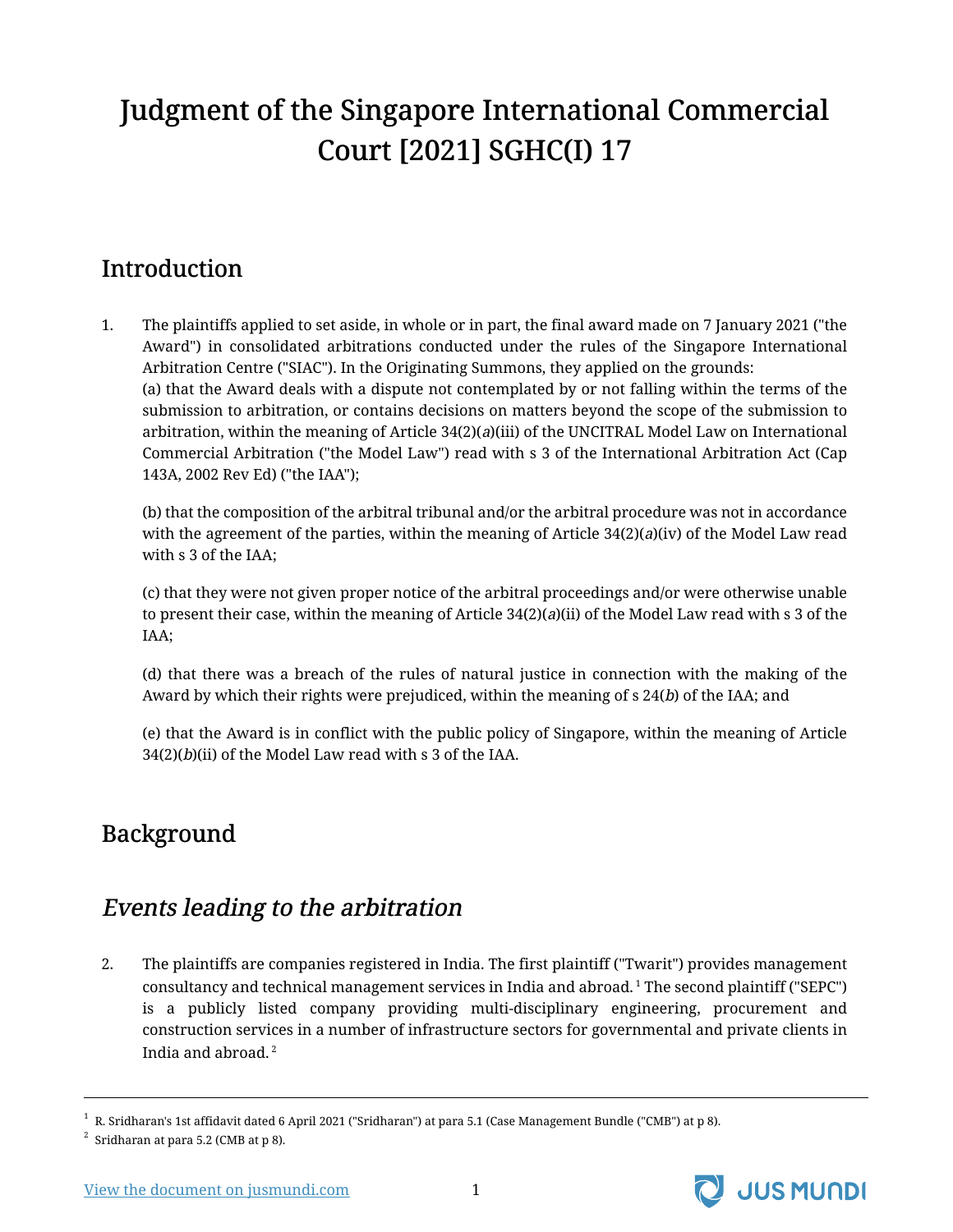- 3. The first and second defendants ("GPE India" and "GPE JV1" respectively) are companies incorporated in Mauritius; the third defendant ("Gaja") is a company incorporated in India. Each of the defendants conducts a private equity investment business.<sup>3</sup>
- 4. In 2010–2011 the defendants subscribed to shares in Haldia Coke and Chemicals Private Ltd ("Haldia"), a company in the business of manufacturing, processing, trading, supplying and distributing coke (carbon) coal. GPE India and GPE JV1 subscribed by way of one of two Share Subscription and Shareholders Agreements dated 31 May 2010, as amended by amending agreements dated 1 July 2010, 2 July 2010 and 15 November 2011 ("the SSHAs"); Gaja subscribed by way of the other of the SSHAs. In total, between them, the defendants subscribed for (in Indian numeration) 10,84,36,850 Compulsory Convertible Preference Shares and 1,65,61,950 Optional Convertible Preference Shares, for the subscription amount of INR125,00,00,000. <sup>4</sup>
- 5. SEPC was a party to both SSHAs as a Promoter. Twarit was not a party to either of them.<sup>5</sup> There were a number of other parties, as Promoters and otherwise; it was not suggested in the submissions in the Originating Summons that they should have been joined in the arbitrations or in the Originating Summons.
- 6. Under the SSHAs the Promoters undertook to procure a "Listing Event" by 31 March 2014, being either an initial public offering ("IPO") of the shares of Haldia or a merger of Haldia with its listed subsidiary Ennore Coke Limited ("Ennore"). <sup>6</sup> If the Listing Event did not occur by 31 March 2014, there was provision for an "Exit Mechanism", being an entitlement in the defendants under cl 15.2 of the SSHAs to exercise one or a combination of a number of rights. In summary, the rights were requiring an IPO (cl 15.2.1); sale of the shares (cl 15.2.2); buy back (cl 15.2.3); a put option (cl 15.2.4); a call option (cl 15.2.5); what was called securing an economic interest in certain mines (cl 15.2.6); and requiring a merger with Ennore (cl  $15.2$  7).<sup>7</sup>
- 7. The rights included reference to a guaranteed return, which I will call "the 24% IRR", which assumed significance in the arbitrations. In its final form, the first paragraph of cl 15.2.3 dealing with buy back read: 8

… [t]he Investor shall be entitled to receive an IRR [a compounded annual rate of return] of at least 24% (twenty four percent) on its Total Investment Amount by exercising any of the rights under Clauses 15.2.4, 15.2.3, or 15.2.5 ('Put Buy Back Return'). …

- 8. A Listing Event was not procured by 31 March 2014. But none of the exit mechanism rights was exercised; instead, on 28 September 2015, a series of agreements were entered into.<sup>9</sup>
- 9. First, three Share Purchase Agreements ("the SPAs"), in materially identical terms, were entered into. The parties to each SPA were one of the defendants (one for each SPA), the plaintiffs, and some



 $3$  Sridharan at para 6 (CMB at p 9).

 $^4\,$  Sridharan at paras 11–13 (CMB at pp 12–13); see CMB at p 301.

 $^5\,$  Sridharan at para 17 (CMB at p 16).

 $^6$  Sridharan at para 14 (CMB at p 13).

 $7$  CMB at pp 109-114.

 $8$  CMB at p 110.

 $^9$  Sridharan at para 19 (CMB at p 17).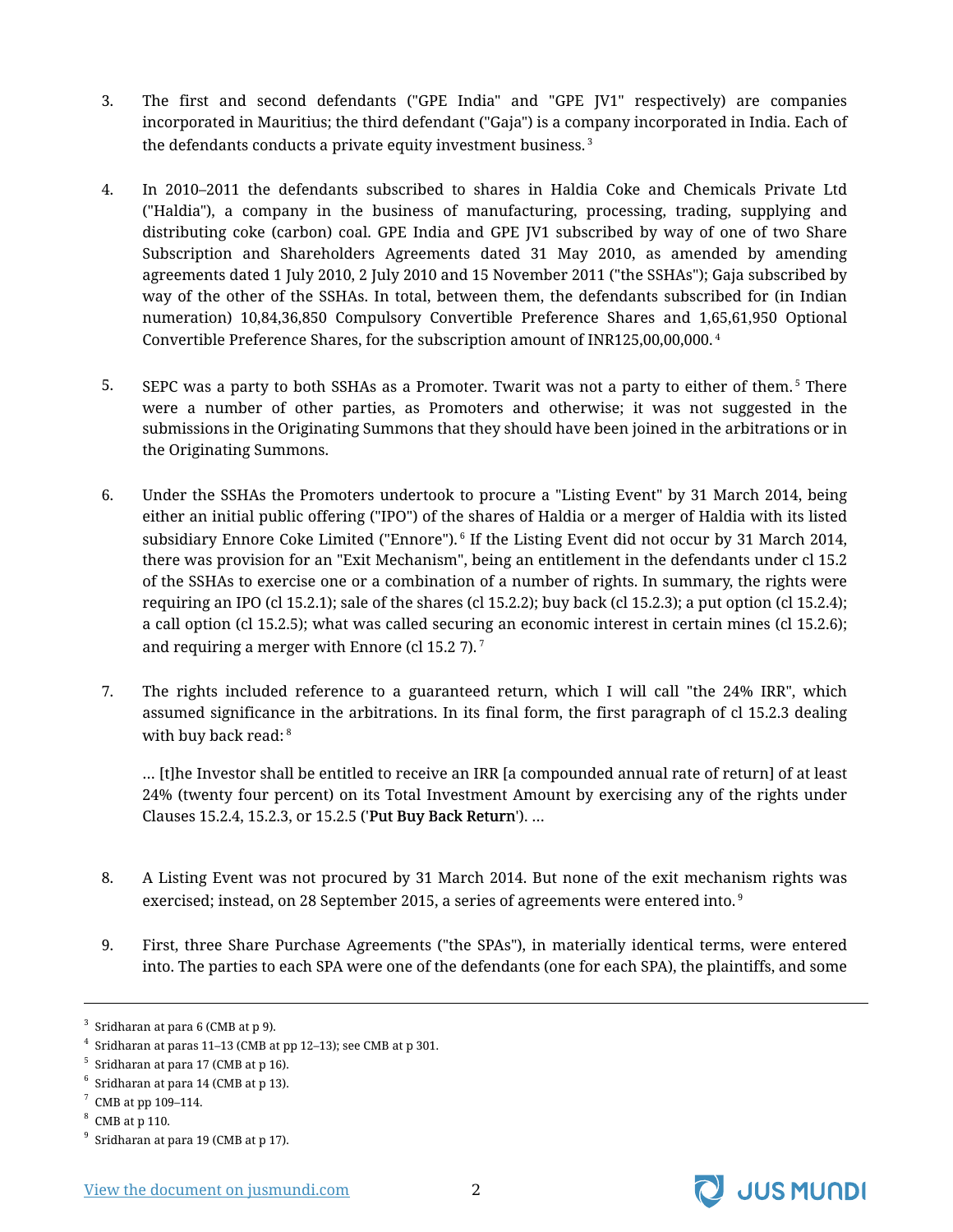others. In each, it was agreed that the plaintiffs would purchase the majority of the shares in Haldia held by the relevant defendant, for a total price in the three SPAs of INR200,00,00,000. <sup>10</sup> The plaintiffs were to purchase the shares in 14 tranches on various dates from 30 September 2015 to 30 June 2018. <sup>11</sup>

10. Secondly, a so-called letter agreement ("the First Letter Agreement") was entered into between the plaintiffs, the defendants and other parties, providing for the suspension of the exit mechanisms and setting out consequences of breach of the plaintiffs' obligations under the SPAs.<sup>12</sup> The relevant provisions were: <sup>13</sup>

#### 2. Purchase of 124,998,800 Subscription Shares by the Purchasers from the Investors

The Purchasers have agreed to provide an exit to the Investors from the Company, and accordingly each Investor has entered into a share purchase agreement on even date with the Company and the Purchasers (collectively 'SPAs'), pursuant to which the Purchasers have agreed to purchase 124,998,800 (Twelve crores forty nine lakhs ninety eight thousand eight hundred) Subscription Shares from the Investors, on the terms and subject to the conditions contained therein.

#### 3. Rights under the Existing SSHA

(a) The Parties to this Letter Agreement have agreed that the rights of the Investor under Clause 15.2 of the Existing SSHA shall stand suspended for a period commencing from the date of signing of the Transaction Documents, until the Purchasers or any of them have committed a breach of any of their obligations to make any payment under the relevant provisions of the SPAs ('Purchaser Payment Breach'). For the avoidance of doubt, it is clarified that in case of a Purchaser Payment Breach, the rights of the Investors under Clause 15.2 of the Existing SSHA shall forthwith stand reinstated and may be exercised by the Investor, without requirement of any notification or act by the Investors and/or any other Party to the Letter Agreement or the Existing SSHA.

(b) If on the date of occurrence of a Purchaser Payment Breach ('Purchaser Breach Date') the Investors have received an amount equal to or greater than Rs. 125,00,00,000 (Rupees One Hundred and Twenty Five Crores only) from the Purchasers under the SPAs, then the Purchasers' [sic] shall be liable to pay the Investors an amount equal to the difference between the aggregate amount payable by the Purchasers to the Investors under the SPAs and the amount actually received by the Investors until the Purchaser Breach Date.

(c) If until the Purchaser Breach Date, the Investors have received an amount which is lesser [sic] than Rs. 125,00,00,000 (Rupees One Hundred and Twenty Five Crores only) from the Purchasers under the SPAs, then the Purchasers' [sic] shall be liable to pay the Investors all amounts as are payable under the Existing SHA [sic] less amounts paid by the Purchasers under the SPAs till the Purchaser Breach Date.

For the purposes of this Letter Agreement, the term Transaction Documents shall mean:



 $10$  Sridharan at para 19.1 (CMB at p 17).

 $^{11}\,$  Sridharan at para 22 (CMB at p 21); see CMB at pp 347, 375 and 403.

 $12$  Sridharan at para 24.1 (CMB at p 21).

 $^{13}\,$  CMB at p 445.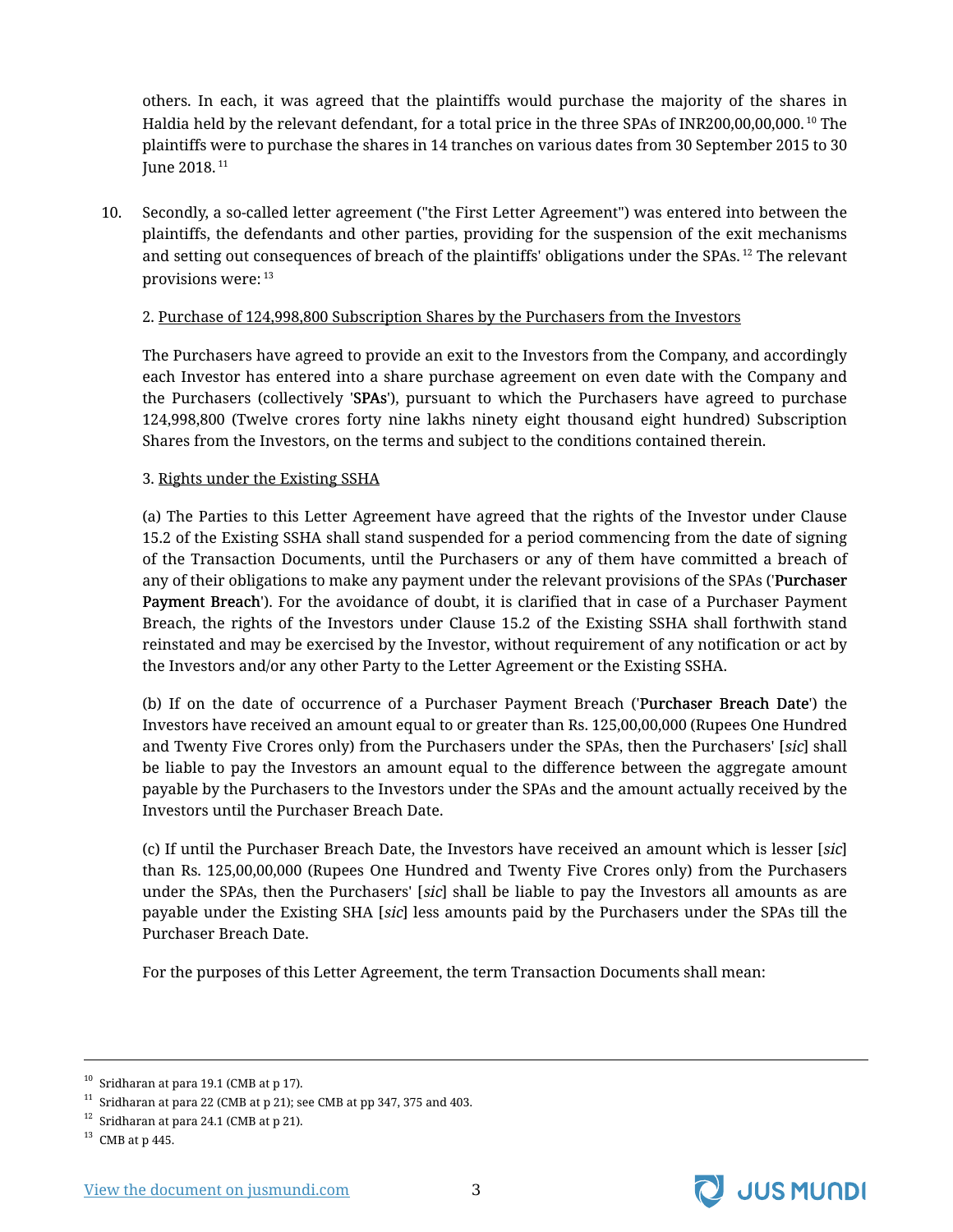#### (i) the SPAs; and

(ii) this Letter Agreement.

(d) It is clarified that till such time that the Investors have received the consideration as specified under this Paragraph 3 i.e. excluding the amounts to be received from the sale of the mine assets, all the other rights and obligations of the parties under the Existing SSHA shall continue to apply.

- 11. As later described, in the arbitrations, the defendants sued on the SPAs and the First Letter Agreement. Again, it was not suggested in the submissions in the Originating Summons that the other parties to these agreements should have been joined in the arbitrations or in the Originating Summons.
- 12. Thirdly, two further agreements were entered into. One was a Share Purchase Agreement ("the SVL SPA") between the defendants and SVL Limited ("SVL"), a shareholder in SEPC, pursuant to which the defendants agreed to purchase certain shares in SEPC from SVL and Gaja could be required to purchase or subscribe to shares in SEPC.<sup>14</sup> The other was a letter agreement ("the Second Letter Agreement"), entered into between the defendants amongst others and SVL, pursuant to which GPE India and GPE JV1 were to purchase shares in SEPC from SVL following completion of events under the SPAs. <sup>15</sup>
- 13. The plaintiffs paid for and acquired shares in respect of the first tranche under the SPAs, a total payment of INR5,00,00,000. They paid nothing thereafter. <sup>16</sup>
- 14. On 11 July 2017, Haldia was admitted into a voluntary corporate insolvency resolution process under Indian law. This brought a moratorium ("the moratorium"), $17$  as to which see later in these reasons (at [87] below).
- 15. On 14 December 2017, the defendants commenced the SIAC arbitral proceedings by filing a Notice of Arbitration in respect of the three SPAs and the First Letter Agreement. In the Notice of Arbitration, the defendants alleged that the plaintiffs had evinced an intention not to perform their contractual obligations under the SPAs and the First Letter Agreement, and sought damages to be assessed, interest, compensation and legal costs. Under the SIAC rules, four arbitrations were deemed to have been commenced, with the Notice of Arbitration also serving as an application to consolidate all four arbitrations. <sup>18</sup>

### <span id="page-5-0"></span>The arbitration clauses

16. There were dispute resolution clauses in all of the SSHAs, the SPAs and the First Letter Agreement.



<sup>&</sup>lt;sup>14</sup> Sridharan at para 19.3 (CMB at p 18); see CMB at p 434 (Clause 5.1).

<sup>&</sup>lt;sup>15</sup> Sridharan at para 24.2 (CMB at p 22); see CMB at p 455 (Clauses 3(a)(i) and 3(b)(i)).

 $16$  Sridharan at para 29 (CMB at p 26).

 $17$  Sridharan at para 30 (CMB at p 26).

<sup>18</sup> Sridharan at paras 32–33 (CMB at pp 27–28).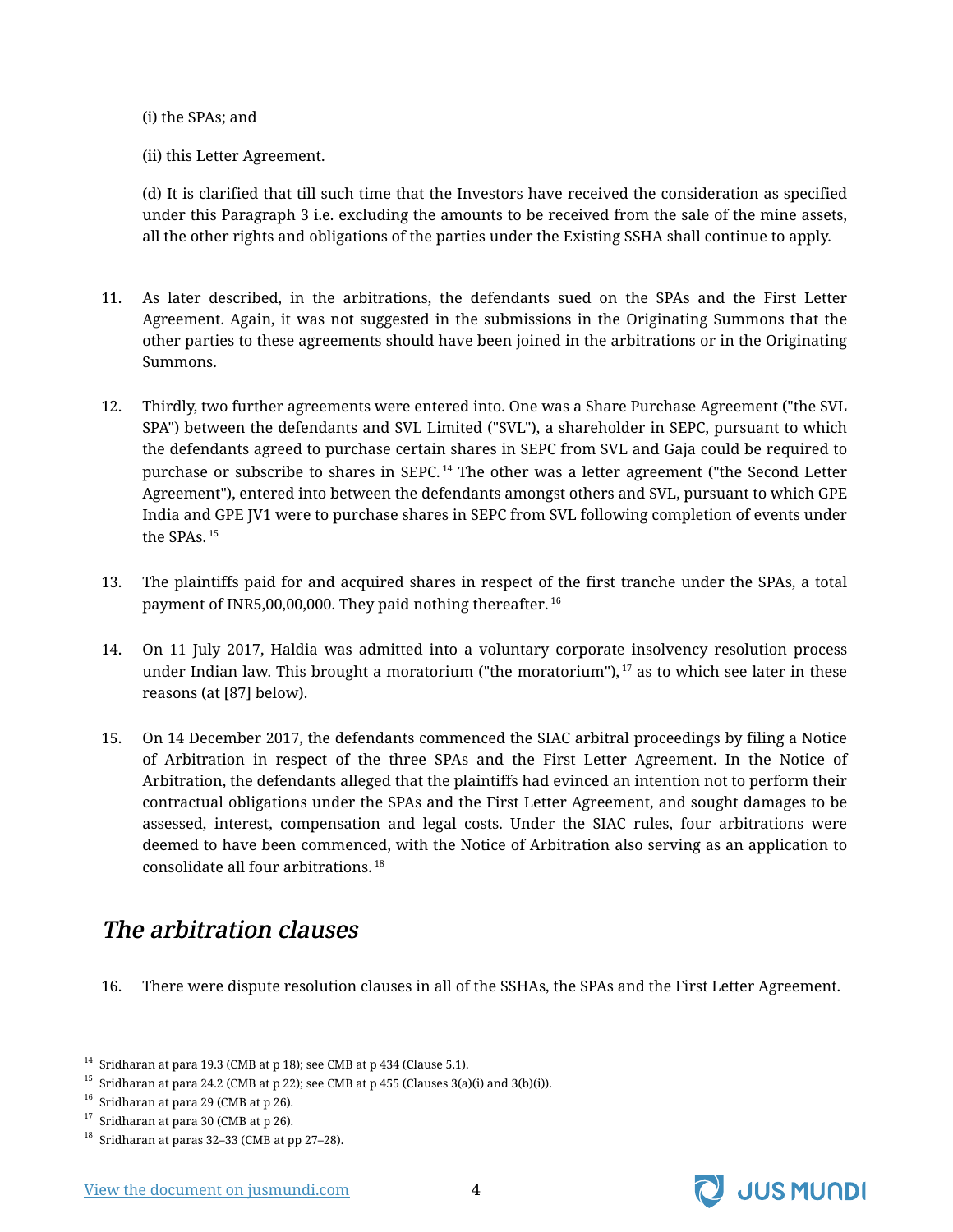- 17. Each of the SSHAs included an arbitration clause providing for referral of disputes to three arbitrators: one appointed by the relevant defendant and one appointed by the Promoters, both being retired High Court justices or former chief justices of the Bombay High Court, and the third appointed by the two appointed arbitrators. The provisions of the Arbitration and Conciliation Act 1996 (Act No 26 of 1996) (India) ("the AC Act") were to apply, and the arbitration proceedings were to take place in Mumbai.<sup>19</sup>
- 18. The subject-matter of the arbitration clauses was expressed: 20

36.1 If any dispute arises between the Parties hereto during the subsistence or thereafter, in connection with the validity, interpretation, implementation or alleged breach of any provision of this Agreement or regarding any question, including the question as to whether the termination of this Agreement by one Party hereto has been legitimate, the Parties hereto shall endeavour to settle such dispute amicably. The attempt to bring about an amicable settlement is considered to have failed as soon as … [events are stated].

36.2 In case of such failure, the Parties can refer the dispute to 3 (three) arbitrators … [there is then a description of the constitution of the tribunal, as above]

- 19. Each of the SPAs included an arbitration clause providing for referral of disputes to arbitration in accordance with the SIAC rules, the seat of the arbitration being Singapore.  $^{21}$
- 20. The subject-matter of the arbitration clauses was expressed:

6.1 The Parties agreed to use all reasonable efforts to resolve any dispute, controversy, claim or disagreement of any kind whatsoever between or among the Parties in connection with or arising out of this Agreement, including any question regarding its existence, validity or termination ("Dispute") expediently and amicably.

6.2 Any Party who claims that a Dispute has arisen must give Notice thereof to the other Parties … [there is then provisions for particulars, and for discussions and negotiations to settle the Dispute]

6.3 If the Dispute is not resolved within the Dispute Resolution Period set out in Clause 6.2 above, then the following provisions shall apply.

6.4 Any Dispute, if not amicably settled in accordance with Clause 6.2 above, shall be referred to and finally resolved by arbitration … [there is then a reference to SIAC arbitration, as above]

- 21. The First Letter Agreement included an arbitration clause in materially the same terms as that in the SPAs, including in its description of the subject-matter.  $22$
- 22. Under each of the SSHAs, the SPAs and the First Letter Agreement, it was to be governed by and construed in accordance with the laws of India. <sup>23</sup>



<sup>&</sup>lt;sup>19</sup> CMB at pp 128–129 and 247 (Clause 36.2).

 $20$  CMB at pp 128–129 and 246–247 (Clauses 36.1 and 36.2).

 $21$  CMB at pp 358, 386 and 414.

<sup>22</sup> CMB at pp 446–447.

<sup>23</sup> CMB at pp 128, 246, 363, 391, 419 and 449.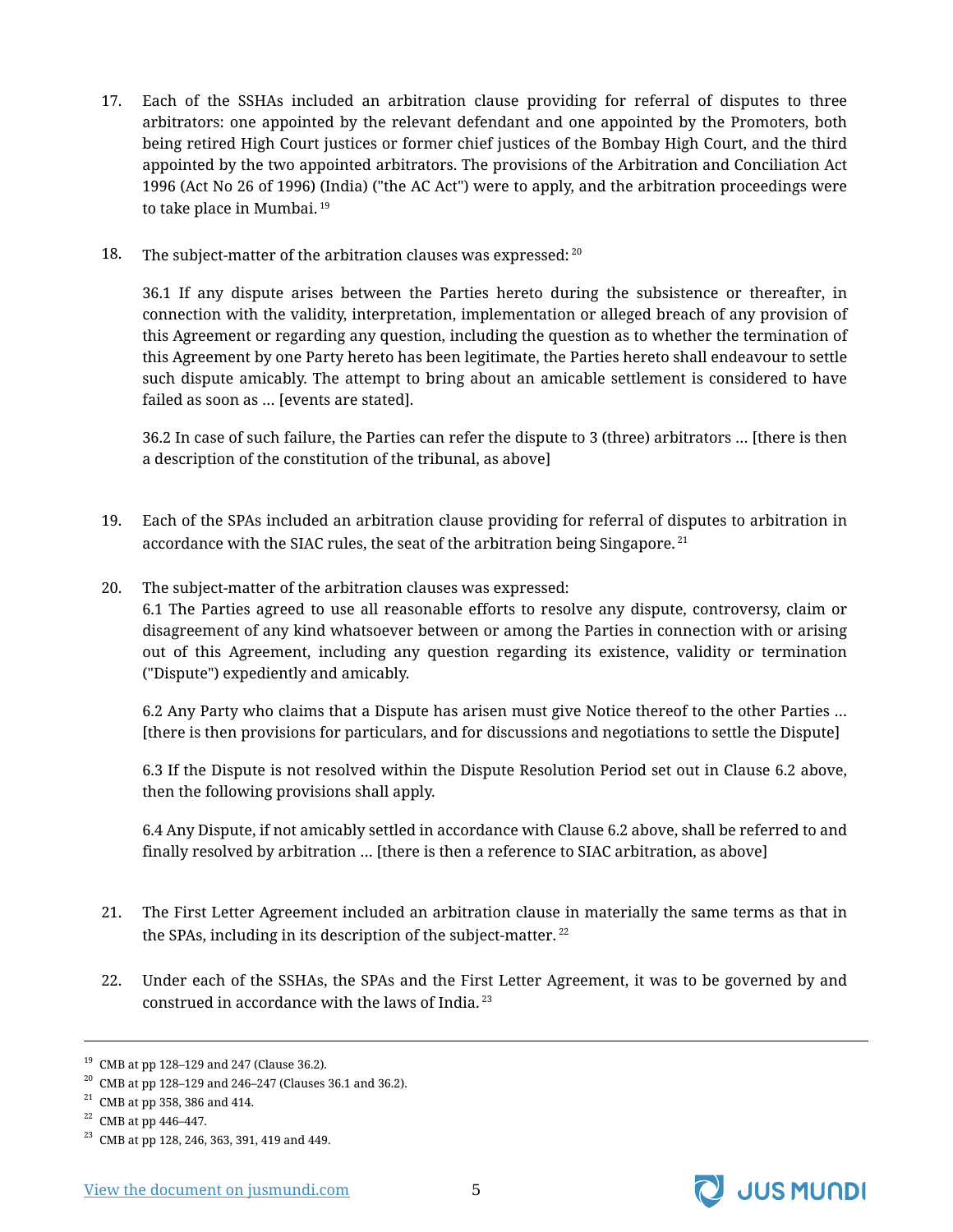# <span id="page-7-0"></span>The arbitral proceedings

### <span id="page-7-1"></span>Procedural history

23. I have referred to the Notice of Arbitration (see above at [15]). On 30 December 2017, the plaintiffs filed a document titled Common Preliminary Objections as their response to the Notice of Arbitration.<sup>24</sup> Amongst a host of other matters, there were contentions which reappeared in various guises in a formal challenge to jurisdiction and under or in connection with grounds (a) and/or (b) in the Originating Summons.<sup>25</sup> They were to the effect:

(a) that the SPAs and the First Letter Agreement were void under Indian law because their object was unlawful, being a violation of the Foreign Exchange Management Act 1999 (Act No 42 of 1999) (India) ("the FEMA") and the regulations thereunder;  $26$  and

(b) that the arbitrations were improperly commenced because, in the event of breach of the SPAs or the First Letter Agreement, the defendants' rights reverted to the exit mechanisms in cl 15.2 of the SSHAs, and accordingly the agreements in respect of which there were disputes were the SSHAs.  $27$ 

- 24. After correspondence with SIAC, in which the plaintiffs confirmed that they were raising a jurisdictional objection, and further submissions by both sides, <sup>28</sup> on 26 March 2018 the Registrar of the Court of Arbitration of SIAC determined that the Common Preliminary Objections would not be referred to the Court of Arbitration and that the arbitrations would proceed.<sup>29</sup>
- 25. The plaintiffs protested and there was further correspondence, but to no avail. The four arbitrations were consolidated. In the absence of agreement on the appointment of an arbitrator, on 16 July 2018 SIAC appointed the sole arbitrator, a Singapore lawyer ("the Tribunal").  $30$
- 26. On 10 August 2018 the first procedural meeting was held, and on 16 August 2018 Procedural Order No 1 ("PO 1") was issued by the Tribunal.<sup>31</sup>
- 27. PO 1 included procedural directions dealing with the plaintiffs' jurisdictional challenge. In accordance with PO 1, on 6 September 2018 the plaintiffs filed a challenge to the Tribunal's jurisdiction. <sup>32</sup> It included similar contentions to those described above in the Common Preliminary Objections, to the effect (in a summary of a document of some obscurity):



 $^{24}$  Sridharan at para 34 (CMB at p 28); see CMB at p 505.

<sup>25</sup> Plaintiffs' Submissions dated 21 September 2021 ("PS") at paras 97–99.

 $26$  Common Preliminary Objections filed by the Respondents at paras 6–7 (CMB at pp 498–499).

 $27$  Common Preliminary Objections filed by the Respondents at paras 8, 11 and 13 (CMB at pp 500, 502–503).

 $28$  Sridharan at paras 36–38 (CMB at p 29).

 $29$  Sridharan at para 39 (CMB at p 30).

 $30$  Sridharan at paras 40–43 (CMB at p 30).

 $31$  Sridharan at para 47 (CMB at p 32).

 $32$  Sridharan at paras 48–49 (CMB at p 32).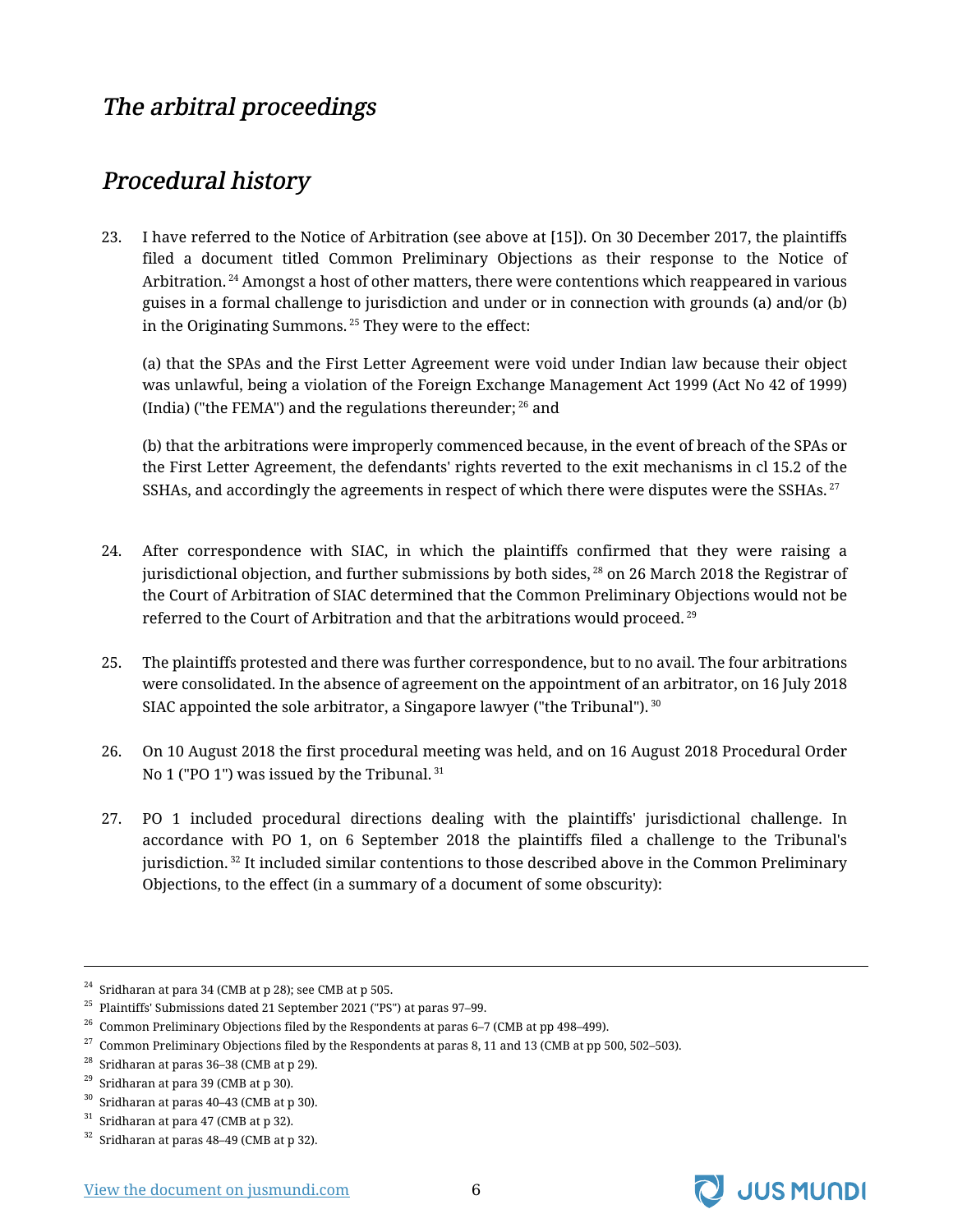(a) the disputes were not arbitrable because the rights and liabilities in contention arose out of a breach of the FEMA and the regulations thereunder,  $33$  as well as a breach of s 67 of the Companies Act 2013 (Act No 18 of 2013) (India) ("the CA"), <sup>34</sup> and also because the FEMA and the CA were codes with their own tribunals for dealing with breaches;  $35$ 

(b) the SPAs and the First Letter Agreement were illegal, and so the arbitration agreements in them were illegal, void and unenforceable, <sup>36</sup> because:

(i) the SSHAs were contrary to the provisions of the FEMA and the regulations thereunder and the SPAs and the First Letter Agreement were "derived from Clause 15.2 of the SSHAs"; <sup>37</sup> and

(ii) the Second Letter Agreement and the SVL SPA contravened s 67 of the CA and the SPAs and the First Letter Agreement were part of the same commercial transaction;<sup>38</sup> and

(c) the parties' dispute was outside the scope of the arbitration agreements in the SPAs and the First Letter Agreement, because it was a dispute "in relation to the SSHA". 39

28. Extensive submissions were filed, and a hearing was held. On 14 February 2019, the Tribunal issued a detailed decision dismissing the jurisdictional challenge.<sup>40</sup> The Tribunal held, in short, that:

(a) arbitrability was determined under Singapore law, and that the disputes were arbitrable under that law (and were also arbitrable under Indian law); <sup>41</sup>

(b) there was no illegality under FEMA or for contravention of  $\frac{1}{2}$  of the CA; <sup>42</sup> and

(c) the disputes were within the arbitration agreements in the SPAs and the First Letter Agreement because the claim was made under them.  $43$ 

- 29. The plaintiffs did not seek to appeal or apply to the Singapore High Court, pursuant to s 10 of the IAA and/or Article 16(3) of the Model Law, to set aside the Tribunal's decision on jurisdiction.
- 30. A procession of pleadings followed: (a) the defendants filed a Statement of Claim on 28 March 2019;  $44$



 $33$  Objections to the Jurisdiction of the Arbitration Tribunal at para 47 (CMB at p 674).

 $^{34}\,$  Objections to the Jurisdiction of the Arbitration Tribunal at para 50 (CMB at p 677).

 $^{\rm 35}$  Objections to the Jurisdiction of the Arbitration Tribunal at paras 54 and 61 (CMB at pp 678–679).

 $36$  Objections to the Jurisdiction of the Arbitration Tribunal at para 71 (CMB at p 682).

 $37$  Objections to the Jurisdiction of the Arbitration Tribunal at paras 29 and 30 (CMB at p 670).

<sup>38</sup> Objections to the Jurisdiction of the Arbitration Tribunal at paras 32–34 (CMB at pp 670–671).

<sup>&</sup>lt;sup>39</sup> Objections to the Jurisdiction of the Arbitration Tribunal at paras 65-66 (CMB at pp 680-681).

 $40$  Sridharan at paras 50–51 (CMB at pp 33–34).

 $41$  Tribunal's Decision on Jurisdiction at paras 61, 89 and 91 (CMB at pp 786 and 793).

 $^{42}\,$  Tribunal's Decision on Jurisdiction at paras 164–165 and 168 (CMB at pp 813–814).

<sup>&</sup>lt;sup>43</sup> Tribunal's Decision on Jurisdiction at para 153 (CMB at pp 809–810).

<sup>44</sup> Sridharan at para 52 (CMB at pp 35–36).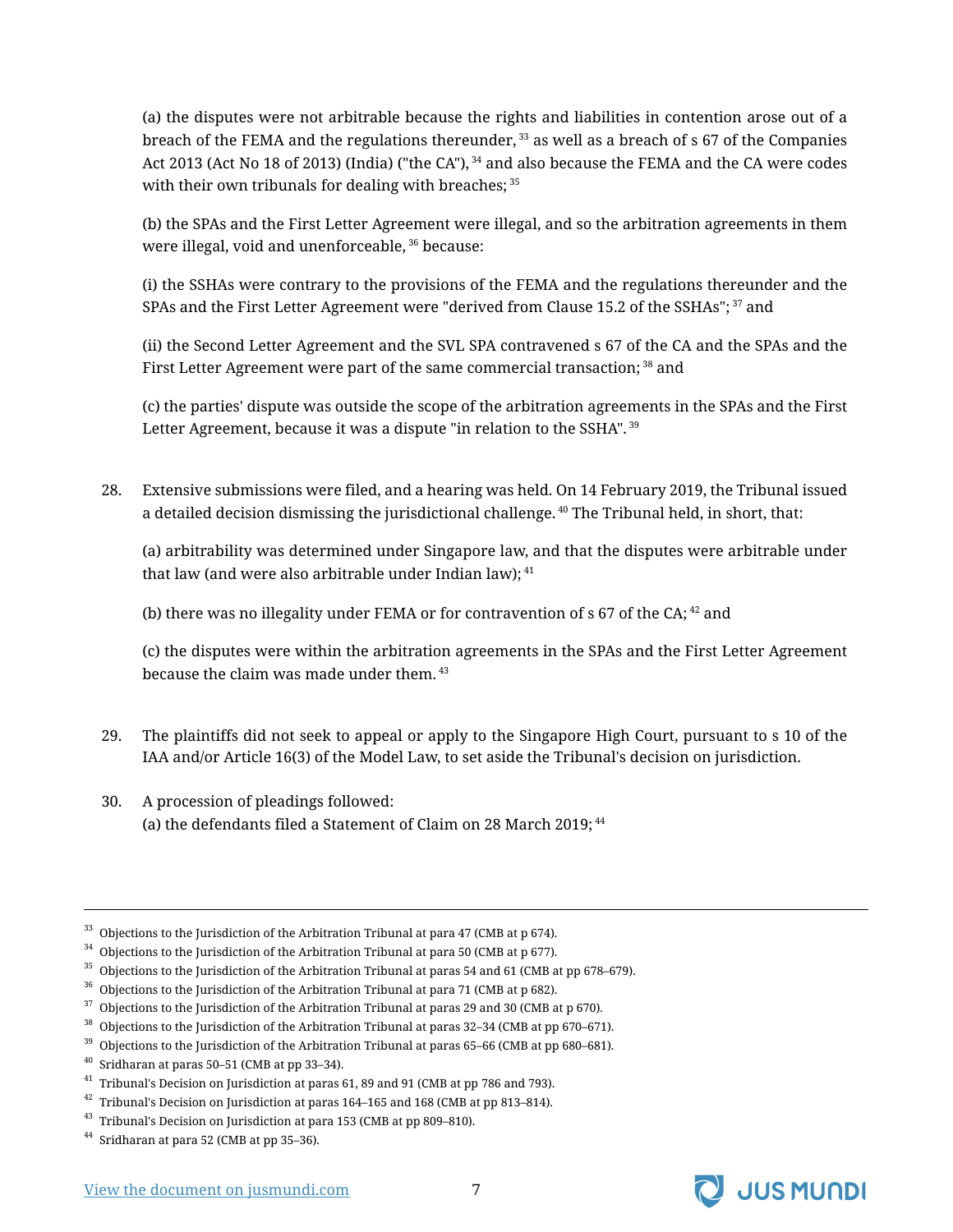- (b) the plaintiffs filed a Statement of Defence on 9 May 2019; <sup>45</sup>
- (c) the defendants filed a Reply on 6 June 2019;  $46$  and
- (d) the plaintiffs filed a Rejoinder on 4 July 2019. $47$

The parties submitted their respective lists of issues on 18 July 2019.<sup>48</sup> The defendants requested the production of documents, and production was completed by early October 2019. The plaintiffs did not request the production of documents.<sup>49</sup> On 13 November 2019, the Tribunal issued Procedural Order No 2 ("PO 2"), and pursuant to the timetable therein, as subsequently amended, witness statements were submitted.<sup>50</sup> The evidentiary hearing was fixed for 2–5 March 2020.<sup>51</sup>

- 31. On 4 February 2020, the plaintiffs applied for an adjournment of the evidentiary hearing. The application was opposed, and was dismissed on 6 February 2020; after more correspondence, the dismissal was confirmed on 10 February 2020.<sup>52</sup> On 25 February 2020, the plaintiffs applied to exclude the evidence of the defendants' Indian law expert.<sup>53</sup> The Tribunal received written submissions, and on 29 February 2020 dismissed the application.<sup>54</sup> The Tribunal's dismissal of the plaintiffs' adjournment application and application to exclude the defendants' expert evidence are the factual basis of grounds (c) and (d) in the Originating Summons. <sup>55</sup>
- 32. The evidentiary hearing took place over 2–4 March 2020. <sup>56</sup> Written closing submissions were provided, and there was a hearing for oral closing submissions on 8 May 2020. Additional submissions on interest were thereafter provided at the Tribunal's request.  $57$
- 33. As noted above (at [1]), the Award was issued on 7 January 2021.<sup>58</sup> The Award obliged the plaintiffs to pay to the defendants INR195,00,00,000 plus simple interest at 7.25% per annum from 21 July 2017 to the date of payment, and gave the defendants party-and-party costs and the costs of the arbitration. <sup>59</sup>

- $50$  Sridharan at para 58 (CMB at pp 40–41).
- $51$  CMB at p 969.
- $52$  Sridharan at paras 60–63 (CMB at pp 41–42).
- $53$  Sridharan at para 64 (CMB at p 42).
- $54$  Sridharan at paras 67–68 (CMB at p 43).
- $55$  PS at para 100.
- $56$  Sridharan at para 70 (CMB at p 43).
- $57$  Sridharan at paras 71–74 (CMB at pp 44–45).



 $45$  Sridharan at para 53 (CMB at pp 36–37).

 $46$  Sridharan at para 54 (CMB at pp 38–39).

 $47$  Sridharan at para 54.5 (CMB at p 39).

 $48$  Sridharan at para 55 (CMB at p 40).

 $^{49}\,$  Sridharan at paras 56–57 (CMB at p 40).

 $58$  Sridharan at para 75 (CMB at p 45).

<sup>59</sup> Award at paras 260 and 308 (CMB at pp 1848 and 1859–1860).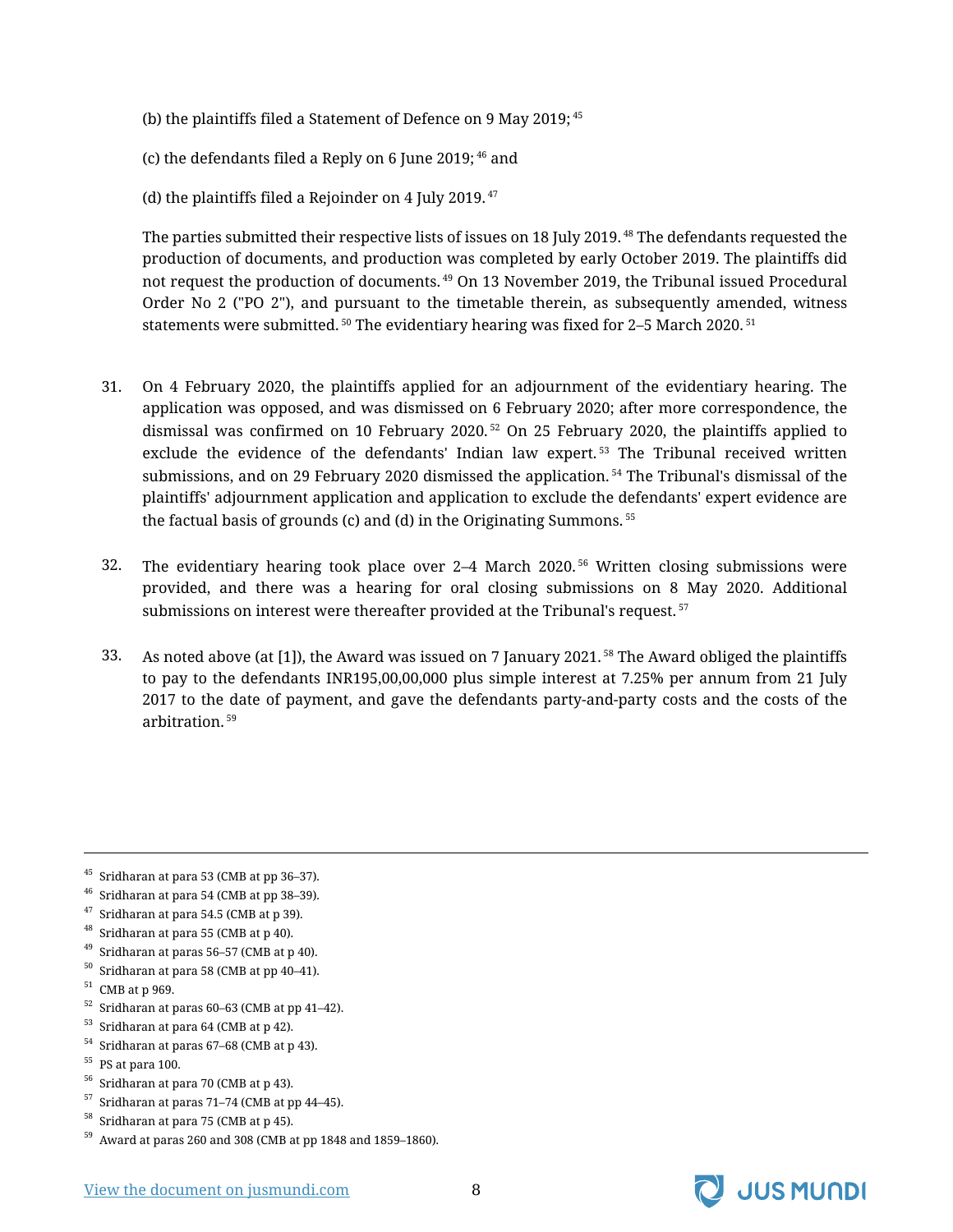# <span id="page-10-0"></span>The claim and the defence

- 34. I do not go into or comment on the merits of the contentions in the claim and the defence thereto. The merits were and are a matter for the Tribunal. But some understanding of the pleadings is necessary for a consideration of the grounds in the Originating Summons.
- 35. The Statement of Claim began with an "Introduction", which described the claim as a dispute arising out of the three SPAs by which the plaintiffs agreed to purchase the Haldia shares and the First Letter Agreement which "provide[d] the consequences of default on the part of the [plaintiffs] in making payments to [the defendants] as per the terms of all the three SPAs". It was said that the plaintiffs were obliged to purchase the shares in 14 tranches for an aggregate consideration of INR200,00,00,000 but had only paid for the first tranche of INR5,00,00,000, and that "[t]he [plaintiffs] ha[d] evinced an intention not to perform their obligations under the SPAs and the First Letter Agreement on erroneous and untenable grounds resulting, *inter alia*, in loss/ damage to the [defendants]". <sup>60</sup>
- 36. There was then set out a "Statement of Facts Supporting the Claim", which included references to the exit mechanisms in cl 15.2 of the SPAs, the 24% IRR and reinstatement of rights under the SSHAs pursuant to cl 3 of the First Letter Agreement. It was alleged that "on breach by the [plaintiffs] to make payments under the SPAs", the defendants were entitled to exercise their rights under cl 15.2 of the SSHAs to receive payment from the plaintiffs in accordance with the formulae in cl 3 of the First Letter Agreement, and to "any other contractual remedies available under Indian law, including... damages...".<sup>61</sup> After an account of the plaintiffs' failure to pay, the Statement of Facts concluded with the assertions that the plaintiffs had "evinced an intention not to perform their obligations under the SPAs and [First] Letter Agreement", and that the defendants had commenced the arbitration proceedings "in view of the [plaintiffs'] repudiatory breaches of the SPAs". <sup>62</sup>
- 37. The next section of the Statement of Claim, under the heading "Legal Grounds or Arguments Supporting the Claim", was largely a refutation of the plaintiffs' assertion of illegality, but concluding with a further assertion of breach of the SPAs. <sup>63</sup>
- 38. Then came a section headed "The Relief Claimed". The relief was described in the alternative. First, it was said that the plaintiffs were liable to pay the defendants in accordance with the formula in cl 3(c) of the First Letter Agreement, as explained being INR401,00,00,000 calculated as the 24% IRR less the amount paid under the SPAs. <sup>64</sup> Secondly, it was said: 65

In the alternative to the claim for damages …, the [defendants] seek damages of: (a) INR 195,00,00,000 (Indian Rupees One Hundred Ninety Five Crores), being an amount equivalent to the sums due to the [defendants] under the outstanding 13 tranches of the SPAs; or (b) such sum as to be assessed by the Tribunal …



 $60$  Statement of Claim at paras 1–3 (CMB at p 820).

 $61$  Statement of Claim at paras 12 and 13(a) (CMB at p 825–826).

 $62$  Statement of Claim at paras 14–20 (CMB at p 827–828).

<sup>63</sup> Statement of Claim at paras 21–24 (CMB at pp 828–831).

<sup>64</sup> Statement of Claim at paras 25–26 (CMB at pp 831–832).

<sup>65</sup> Statement of Claim at para 28 (CMB at p 833).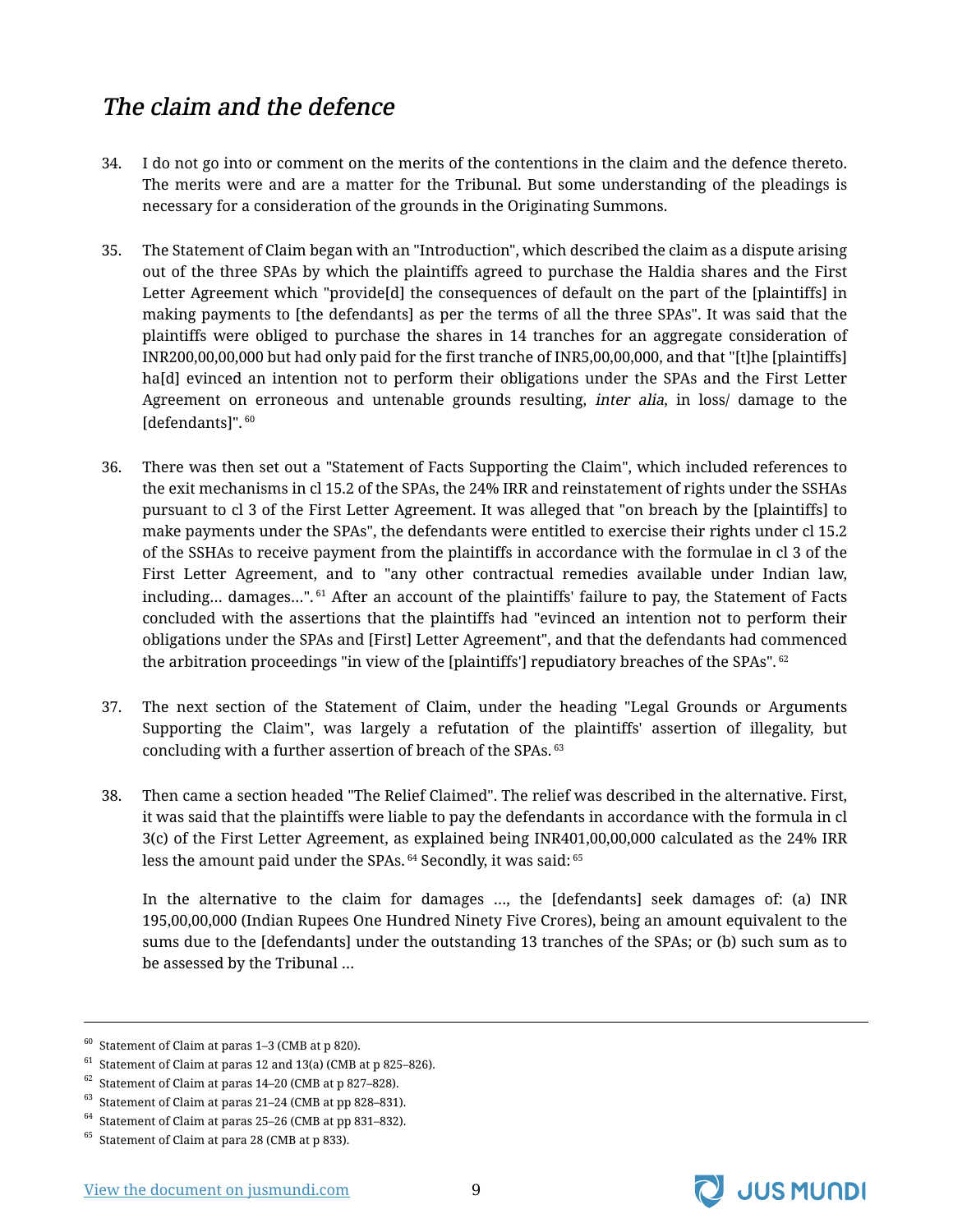- 39. The final expression of the claims was, as the first alternative, "[d]amages amounting to INR 401,00,00,000… as per clause 3(c) of the [First] Letter Agreement…" and, as the second alternative, "damages amounting to INR 195,00,00,000... or such sum as to be assessed by the Tribunal". <sup>66</sup>
- 40. Less detail is required of the Statement of Defence. In summary, it was contended that the "entire scheme of the transaction", reading all the documents executed on 28 September 2015 together, was unlawful and the SPAs were therefore void and unenforceable. <sup>67</sup> The unlawfulness was because of infringement of the FEMA and of s 67 of the CA.<sup>68</sup> The reliance on cl 3 of the First Letter Agreement for an entitlement to damages was untenable because it incorporated by reference provisions in the unlawful cl 15.2 of the SPAs. <sup>69</sup> As well, by reason of a circular issued by the Reserve Bank of India, the buy back in cl 15.2 of the SSHAs was not permitted and the SSHAs were void for that reason.<sup>70</sup> As to the claims for damages, the defendants had not suffered a loss because the market value of the shares exceeded the sale consideration under the SPAs.  $71$  As to the damages of INR195,00,00,000, the defendants were in truth seeking specific performance rather than damages, without pleading or proving the necessary ingredients, and the grant of the relief would result in unjust enrichment to the defendants as they would have the shares in addition to the money.  $^{72}$  Finally, the defendants had failed to mitigate their loss.<sup>73</sup>
- 41. It should be said that in the Rejoinder, it was added that the SPAs and the First Letter Agreement were voidable because they were executed under coercion. <sup>74</sup>

### <span id="page-11-0"></span>The Award

42. I will refer to the Award in more detail when and as necessary in considering the grounds in the Originating Summons. In summary, and so far as relevant in this application, the Tribunal held as follows:

(a) Noting that the plaintiffs' argument had evolved over the course of the arbitral proceedings,  $75$ the Tribunal did not accept their contention that the SPAs, or the SSHAs, were void or unenforceable. The Tribunal held that cl 15.2 did not contravene the FEMA regime  $76$  and that the SPAs were "demonstrably capable of being performed" consistently with that regime,  $\frac{77}{2}$  and that s 67 of the CA was not contravened because the object of the agreements was not to further an illegal purpose of providing financial assistance. <sup>78</sup>

- $\frac{70}{10}$  Defence at paras 42–44 (CMB at pp 855–856).
- $71$  Defence at para 53 (CMB at p 858).
- $72$  Defence at para 55 (CMB at p 859).
- $73$  Defence at para 54 (CMB at pp 858-859).
- $74$  Rejoinder at para 8(IV) (CMB at p 900).
- $75$  Award at para 126 (CMB at p 1815).
- $76$  Award at para 128 (CMB at p 1816).
- Award at paras 172–173 (CMB at p 1824).



 $66$  Statement of Claim at paras 32(a) and 32(c) (CMB at pp 834–835).

 $67$  Defence at paras 17–18 (CMB at p 849).

 $68$  Defence at paras 29-39 (CMB at pp 852-854).

 $69$  Defence at paras 40–41 (CMB at p 855).

 $^{78}\,$  Award at para 103 (CMB at p 1806).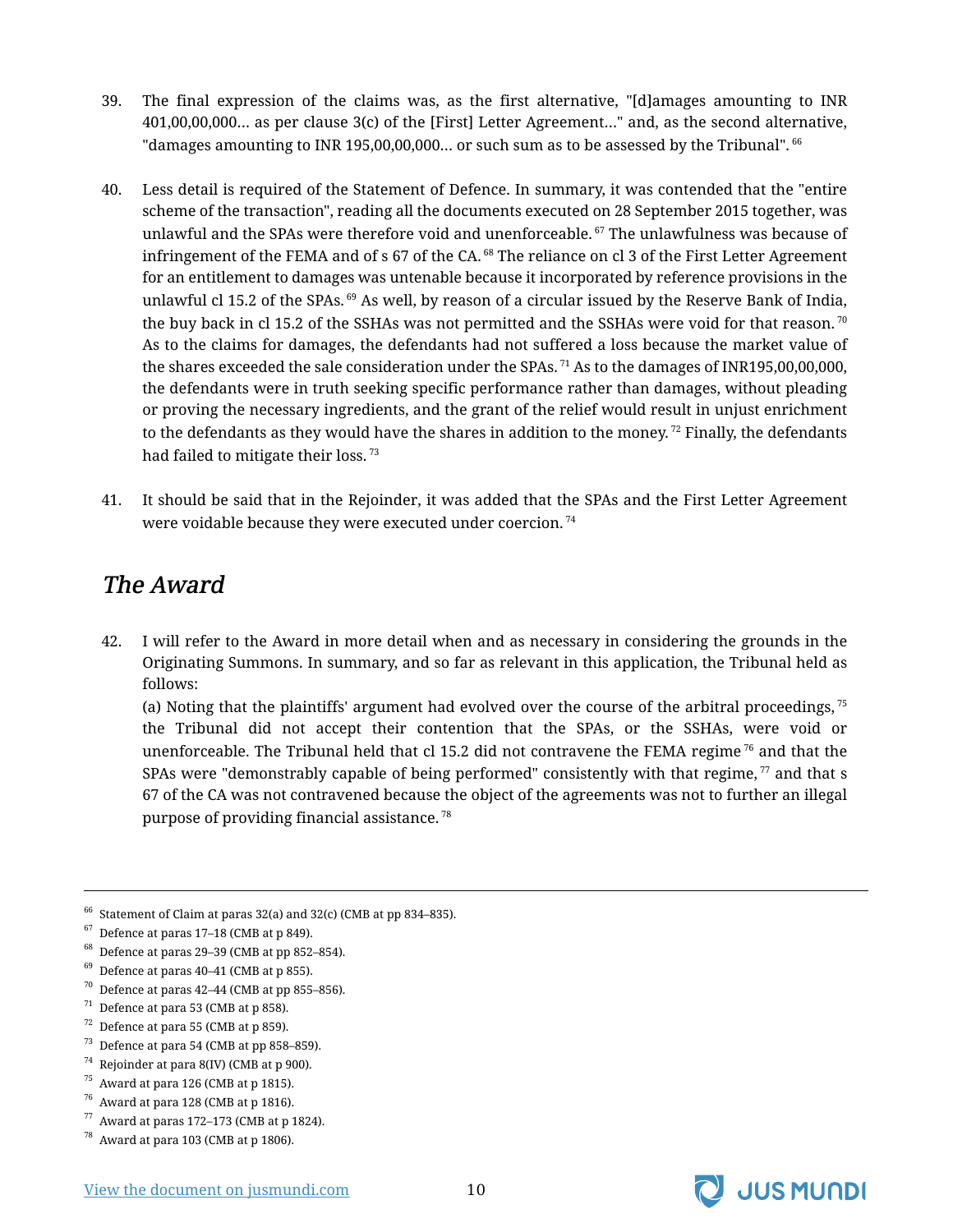(b) The Tribunal dismissed the claim for INR401,00,00,000. The Tribunal held that cl 3(c) of the First Letter Agreement obliged the plaintiffs to pay to the defendants the 24% IRR, but that it was a penalty;<sup>79</sup> the defendants were entitled to reasonable compensation,  $80$  but they had "not put forward a position on the quantum of reasonable consideration" but had fallen back on their alternative damages claim. <sup>81</sup>

(c) The Tribunal held that the defendants were entitled on that alternative claim to INR195,00,00,000 as damages for breach of the SPAs, calculated as the outstanding consideration payable thereunder. <sup>82</sup>

43. The award of damages for breach of the SPAs is raised as another complaint under ground (d) in the Originating Summons. <sup>83</sup>

### <span id="page-12-0"></span>Requests for adjournments of the Originating Summons

- 44. The plaintiffs were granted one adjournment of the hearing of the Originating Summons, but were refused a further adjournment. I explain the circumstances, and the reasons for the refusal.
- 45. The Originating Summons was filed in the General Division of the High Court on 6 April 2021. On 22 July 2021, the proceedings were transferred to the Singapore International Commercial Court. At a Case Management Conference on 25 August 2021, by which date the affidavit evidence of both sides had been filed, directions were given for sequential written submissions and the hearing was fixed for 27 October 2021.
- 46. The plaintiffs' submissions and the defendants' responsive submissions, both of which were detailed, were filed. The plaintiffs' submissions in reply were due on 22 October 2021. On 15 October 2021, the plaintiffs' solicitors applied pursuant to Order 64 rule 5(1) of the Rules of Court (2014 Rev Ed) ("ROC") for an order declaring that they had ceased to be the solicitor acting for the plaintiffs. The basis of the application was that, as further described below, the plaintiffs had not paid outstanding invoices and had not provided the requested deposit for fees and disbursements for the hearing. While ordinarily confidential between the solicitors and their clients, these matters became open for consideration in connection with the plaintiffs' acknowledged financial stringency when applying for an adjournment.
- 47. On 19 October 2021, an order was made as requested by the plaintiffs' solicitors (hereafter, "the former solicitors"). The Registry emailed the plaintiffs directing that they inform the Registry whether they would be appointing new solicitors for the hearing on 27 October 2021. The response, on 20 October 2021, was a written request to extend the time for the submissions in reply and to reschedule the hearing "by at least 6–8 weeks" so that the plaintiffs could make alternative



 $79$  Award at para 225 (CMB at p 1838).

<sup>80</sup> Award at para 214 (CMB at p 1836).

 $81$  Award at para 234 (CMB at p 1840).

 $82$  Award at para 260 (CMB at p 1848).

 $^{83}$  PS at para 106.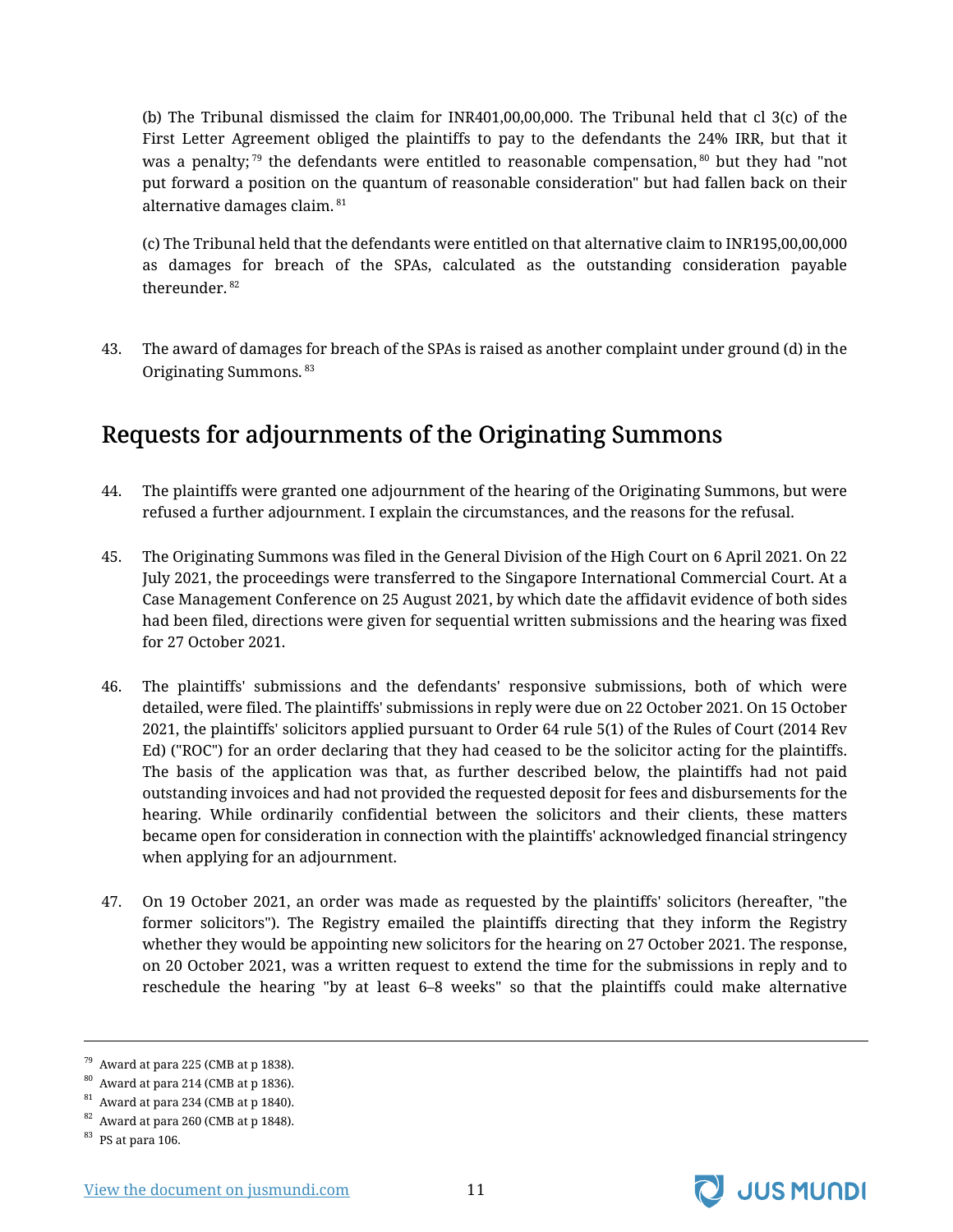arrangements for representation. The email described why the plaintiffs' "projects and revenue streams [had been] prejudicially and grossly affected" such that they "could not honour some of the fees payments" to the former solicitors.

- 48. The defendants emailed the Registry on 21 October 2021, objecting to the plaintiffs' request. The parties were informed that the hearing date of 27 October 2021 would remain, and that if the plaintiffs were not represented by solicitors, their representative would be heard on any application for an adjournment. Arrangements enabling appearance by an appointed representative were made modelled on O 1 r 9(2) of the ROC. From the decision of the Court of Appeal in Offshoreworks Global (L) Ltd v POSH Semco Pte Ltd [2021] 1 SLR 27 at [22] and [34], the plaintiffs as foreign corporations could not appear otherwise than by solicitors, but this expedient was adopted so that the plaintiffs could be heard on their request for an adjournment.
- 49. The plaintiffs took up the arrangements. They replied to the defendants' email by an email on 25 October 2021. All emails were before me on 27 October 2021 when the plaintiffs each appeared by their representative.
- 50. It is necessary to say a little more of the failure to pay the former solicitors. The default began in late July 2021, when the plaintiffs short-paid a May invoice by a little more than S\$3,600 with a promise of payment in the next invoice. The early August invoice for a little under S\$7,000 was not paid, nor was the earlier outstanding amount. A September invoice for a little under S\$43,000 as deposit for further work and the hearing was not paid. There were a number of promises of payment, none adhered to, until on 13 October 2021 the former solicitors advised that they would be applying to discharge themselves. From as early as mid-August 2021, and repeated thereafter, the former solicitors had told their clients that if payment was not made by the promised time, they might suspend work and apply to discharge themselves. 84
- 51. By 27 October 2021, the plaintiffs had not explored alternative representation; the representatives said that they had hoped that the former solicitors would come back on board.<sup>85</sup> When asked about funding, they said at one point that the plaintiffs would find the money, and that in the six weeks they would either get the former solicitors back on board or have alternative representation.<sup>86</sup> Having heard both sides, over the defendants' objection, I extended the time for the reply submissions to 22 November 2021 and adjourned the hearing to 26 November 2021. $87$  It was emphasised to the plaintiffs' representatives that this was a last chance to find the money to reengage the former solicitors or engage other solicitors, and that if this was not done it could appear that there was no point in further adjournment.<sup>88</sup>
- 52. The reply submissions were not filed. On 25 November 2021, the day before the appointed hearing, the plaintiffs' present solicitors filed a notice of their appointment on behalf of the plaintiffs. By email to the Registry, they advised that they would be applying for an adjournment of the hearing to "a date in mid-January 2022" and an extension of the time for filing the submissions in reply to seven days prior to that date.



<sup>84</sup> Former solicitors' affidavit dated 15 October 2021 at paras 12–13.

<sup>&</sup>lt;sup>85</sup> 27 October 2021 Minute Sheet at p 2.

<sup>86</sup> 27 October 2021 Minute Sheet at p 3.

 $87\,$  27 October 2021 Minute Sheet at p 5.

<sup>88</sup> 27 October 2021 Minute Sheet at p 4.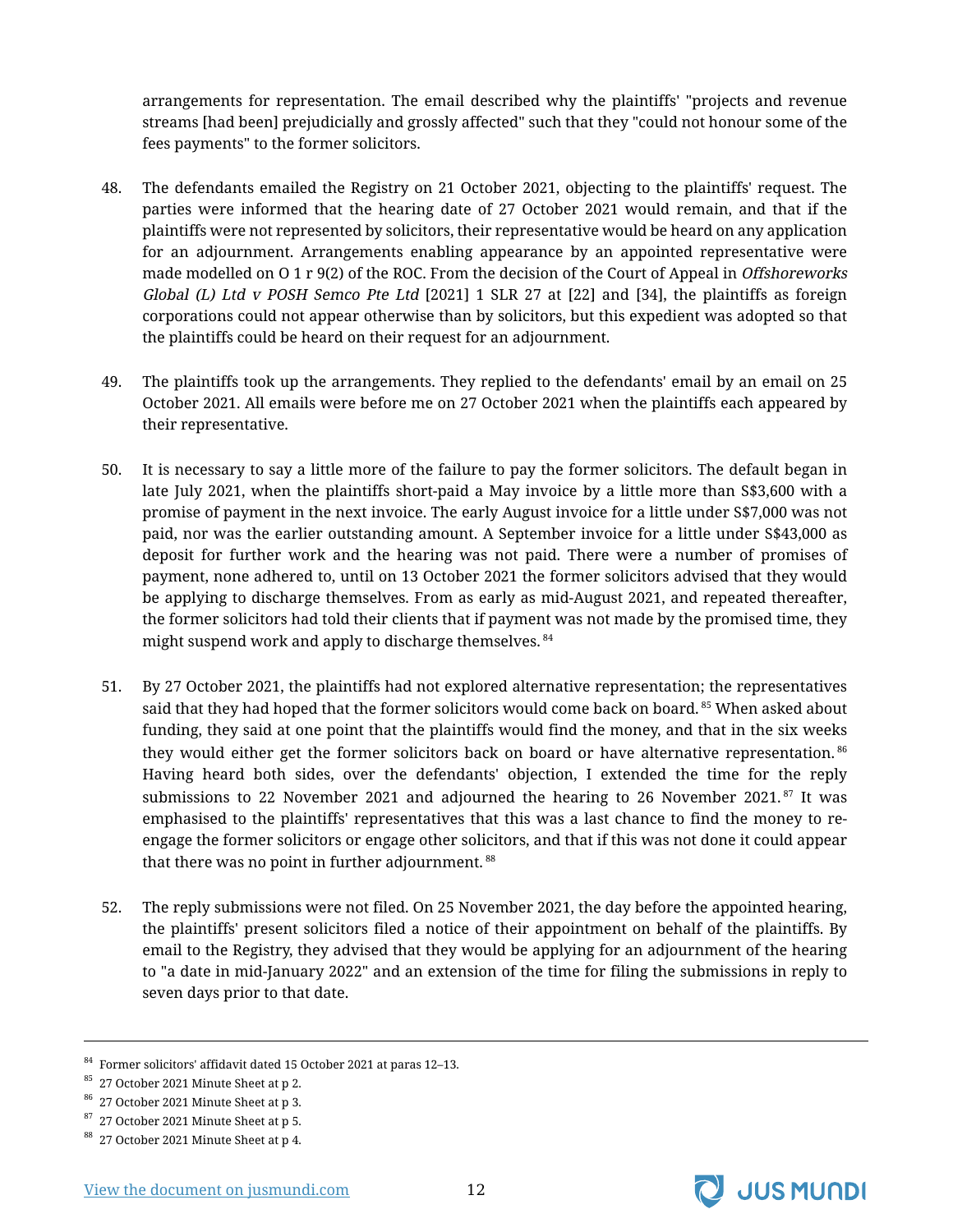- 53. Also on 25 November 2021, the defendants emailed objecting to any such application. Both emails included submissions, and they also were before me on 26 November 2021, when Mr Joshua Chow appeared as counsel for the plaintiffs and Mr Prakash Pillai appeared as lead counsel for the defendants. Mr Chow made his application, and after hearing the parties I refused the plaintiffs' application for a further adjournment of the hearing.
- 54. Having been instructed the previous day, Mr Chow said that he was not in a position to satisfactorily argue the plaintiffs' case. He submitted that substantive justice required that the plaintiffs have adequate representation,  $89$  and that adjournment until mid-January 2022 would still leave disposal of the proceedings within "case management tolerances". <sup>90</sup> He referred to his email of 25 November  $2021$ <sup>91</sup> in which it was said that, on his clients' instructions, the plaintiffs had not been dilatory, and between 8 and 25 November had approached five Singaporean law firms, the first four of which had declined engagement "with the reasons given for refusal including the short timelines and potential conflict(s) of interest". <sup>92</sup> In anticipation of the defendants' submissions, which had been foreshadowed in their email of 25 November 2021, he said that it was open to the defendants to take action to enforce the Award while the challenge to it in the Originating Summons was pending, <sup>93</sup> and that the adjournment application in the arbitral proceedings was quite insufficient for a contention of repeated delay on the plaintiffs' part.<sup>94</sup>
- 55. Mr Pillai submitted that the defendants would be prejudiced by further delay in the hearing of the Originating Summons, which "creates a cloud over" enforcement of the Award and, depending on the jurisdiction of enforcement, could restrict doing so.  $95$  He submitted that the late engagement of the new solicitors and the further application for an adjournment were part of a pattern of conduct where the plaintiffs had repeatedly sought to delay, and that if the adjournment were granted there was no real likelihood that the position would not be the same in mid-January 2022.  $96$
- 56. Mr Chow's submissions included that the new solicitors "do not expect our client to default on [fees]". He said, in answer to my enquiry, that the firm had not yet been put in funds.<sup>97</sup> In my view, that was a key matter in relation to adjournment, giving weight to Mr Pillai's submission last mentioned.
- 57. The amount outstanding to the former solicitors was not large, less than S\$54,000, in comparison with the amount at stake being an award of INR195,00,00,000 (which is approximately S\$35m) plus interest. Money was not found, despite promises, over a number of months prior to 27 October 2021. Effectively nothing was done to have representation from 13 October 2021, when the plaintiffs could not have been in doubt that they would lose the former solicitors, to 27 October 2021 – the asserted hope that the former solicitors would come back on board being shown to be hollow and not credible when even on 26 November 2021 no money was at hand.



 $89$  26 November 2021 Transcript at p 3 lines 3–6.

 $90\,$  26 November 2021 Transcript at p 3 lines 16–18.

 $91$  26 November 2021 Transcript at p 5 lines 12-17.

<sup>92</sup> Present solicitors' 25 November 2021 Letter at para 7.

 $93$  26 November 2021 Transcript at p 3 line 24 to p 4 line 12.

 $94$  26 November 2021 Transcript at p 4 lines 13–19.

 $95$  26 November 2021 Transcript at p 10 line 6.

<sup>96</sup> 26 November 2021 Transcript at p 6 lines 26–29 and p 8 line 14 to p 9 line 26.

 $97$  26 November 2021 Transcript at p 12 lines 3-20.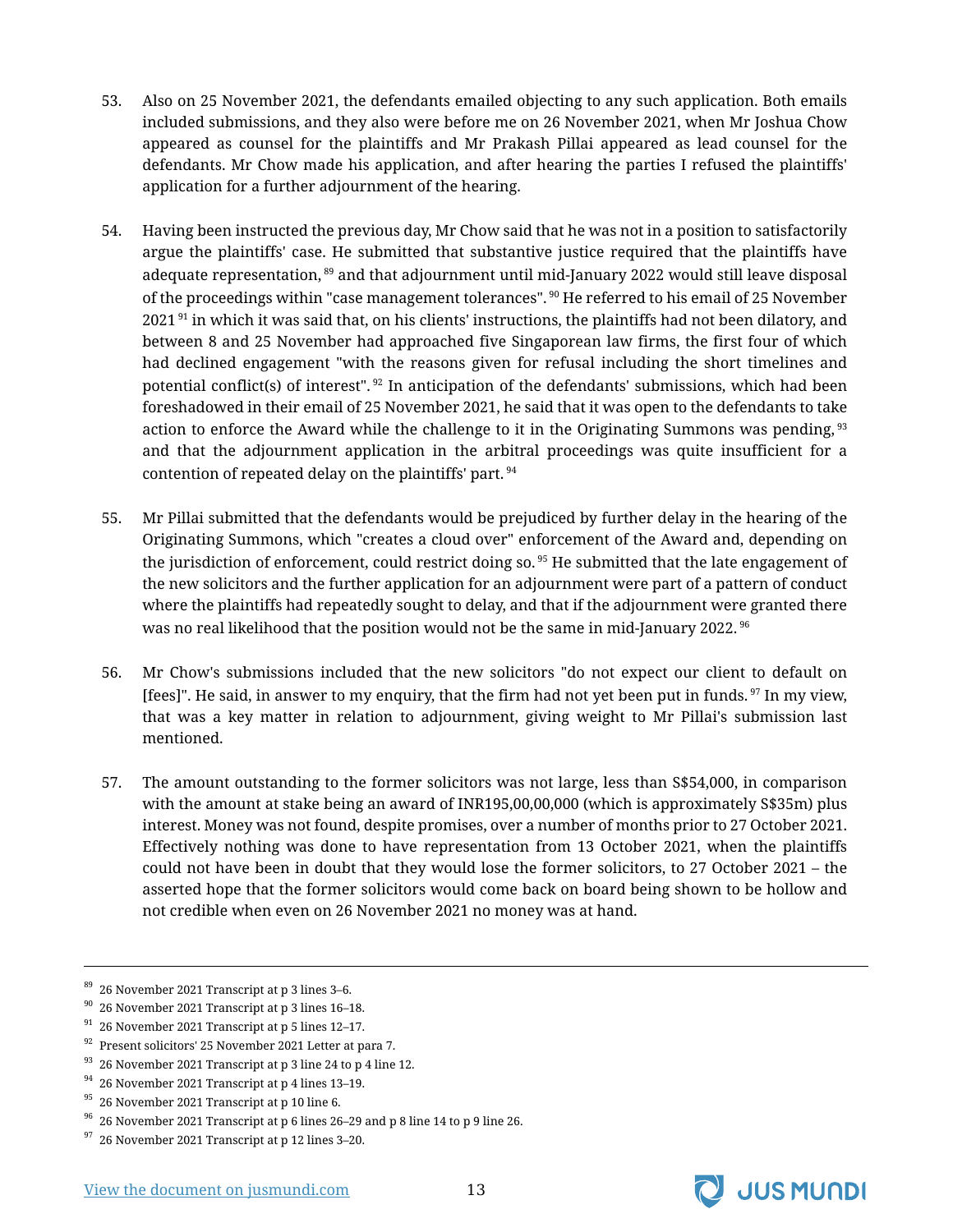- 58. Even if an uplift be added for the new solicitors, a similarly relatively small amount had not been provided. That the plaintiffs had not put the new solicitors in funds, particularly when under the pressure of the hearing date of 26 November 2021 and the warning of a last chance on 27 October 2021, indicated that they were unwilling, but even if willing unable, to do so. Further, from the instructions as noted in the new solicitors' letter of 25 November 2021, the plaintiffs had done nothing to approach Singaporean law firms in the period from 27 October 2021 to 8 November 2021; the letter refers to the Diwali public holiday in India in the week of 1 November 2021, but that was not a reason, in the circumstances, to fail to act in Singapore where (as Mr Pillai pointed out)<sup>98</sup> the Diwali holiday occupied but a day.
- 59. I accepted Mr Pillai's submission of deliberate delay, but alternatively considered that no reason had been shown why the prolonged inability to raise the relatively small amount involved, if genuine, would not continue. For one or the other reason, I was not satisfied that there was point in an adjournment because I was not satisfied that there would be representation by the new solicitors, or other legal representation, for the hearing in mid-January 2022.
- 60. While the plaintiffs submitted that in justice they should have adequate representation in pursuing their challenge to the Award, the defendants were entitled to have the challenge brought on for due hearing. I accepted that the pendency of the Originating Summons in practice impeded them from enforcing the Award, and they should not have to abide by the plaintiffs' willingness or ability to fund their representation. Balancing the matters put to me, I considered that the plaintiffs had sufficient accommodation by the adjournment from 27 October 2021, and that a case for further adjournment had not been made out.
- 61. After I refused the application, Mr Chow asked for and was given a short adjournment in order to take instructions.<sup>99</sup> Upon resumption, as his submissions on the plaintiffs' behalves he adopted the written submissions earlier filed by the former solicitors.<sup>100</sup> Mr Pillai then made his oral submissions speaking to the defendants' written submissions earlier filed.
- 62. Mr Chow asked that a day to be appointed at which he could make oral submissions on behalf of the plaintiffs. This I refused, as it would amount to a de facto adjournment when an adjournment had been refused.<sup>101</sup> However, I gave leave to the plaintiffs to file within two weeks a written submission, being a submission in reply to the defendants' written submissions earlier filed and to Mr Pillai's oral submissions, with a page limit.  $102$
- 63. The written submission was provided on 10 December 2021 ("the reply submissions"). It exceeded the page limit (but see below at [64]). Mr Pillai had expressed concern that the submissions would "raise something new",  $^{103}$  and that concern was realised in that a great deal of the reply submissions was a re-statement and in some respects expansion of the plaintiffs' arguments in the earlier written submissions plus, egregiously, an entirely new public policy argument resurrecting ground (e) in the Originating Summons,  $104$  which had been expressly abandoned in those earlier



<sup>98</sup> 26 November 2021 Transcript at p 7 lines 6–11.

 $99$  26 November 2021 Transcript at p 15 lines 1–20.

 $100$  26 November 2021 Transcript at p 15 lines 24-27.

 $101$  26 November 2021 Transcript at p 15 line 28 to p 16 line 1, p 48 lines 3-5.

<sup>102</sup> 26 November 2021 Transcript at p 48 lines 5–24.

<sup>103</sup> 26 November 2021 Transcript at p 49 lines 2–3.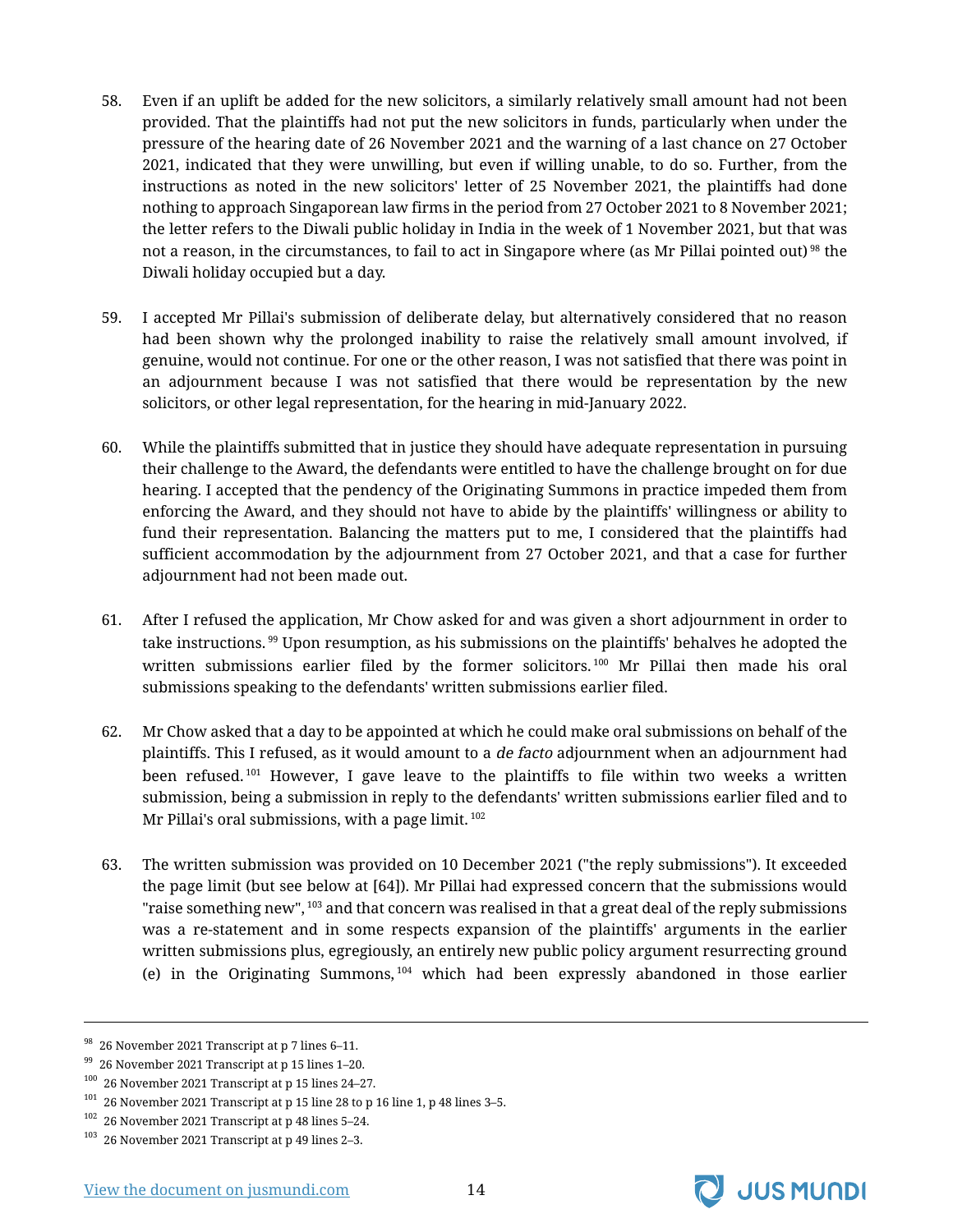submissions.<sup>105</sup> On 15 December 2021, the defendants wrote to the Registry noting the page excess and objecting to the public policy argument. <sup>106</sup>

64. There was some confusion over the page limit: it was 20 pages, but the transcript erroneously recorded 30 pages (which the reply submissions were within), and in the circumstances I overlook the page excess. As to the submissions not being in reply, rather than exclude them entirely, or permit more delay requiring amended submissions, I accepted their filing. I did not think that the re-statement of the arguments in the earlier written submissions required a response from the defendants, but I do not permit the resurrection of ground (e) as that would be contrary to the refusal of the adjournment.

# <span id="page-16-0"></span>Ground (a): Article  $34(2)(a)(iii)$  – Exceeding the Scope of Submission to Arbitration

#### <span id="page-16-1"></span>Preliminary matters

- 65. The plaintiffs made two submissions under this ground, accompanied by a third submission on arbitrability not correctly within it. I will deal with the submissions in turn, in the order in the written submissions; but first, some discussion of Article 34(2)(a)(iii) of the Model Law.
- 66. The Article relevantly provides: (2) An arbitral award may be set aside by the court specified in Article 6 only if:

(a) the party making the application furnishes proof that:

...

(iii) the award deals with a dispute not contemplated by or not falling within the terms of the submission to arbitration, or contains decisions on matters beyond the scope of the submission to arbitration, provided that, if the decisions on matters submitted to arbitration can be separated from those not so submitted, only that part of the award which contains decisions on matters not submitted to arbitration may be set aside …

- 67. The question is whether the tribunal has determined a dispute not submitted to it, or an issue within a dispute which issue was not submitted to it. In keeping with the consensual basis of an arbitration, as the tribunal has no authority to determine a dispute or an issue not submitted to it, such a determination will not be binding on the parties, and it may be set aside.
- 68. The dispute or issue submitted to arbitration can be distinguished from the subject-matter of the arbitration agreement itself. As the Court of Appeal said in PT Prima International Development v



<sup>104</sup> Plaintiffs' Reply Submissions dated 10 December 2021 ("PRS") at paras 35–43.

 $^{105}\,$  PS at p 2, footnote 6.

<sup>106</sup> Defendants' Letter dated 15 December 2021 at paras 3–8.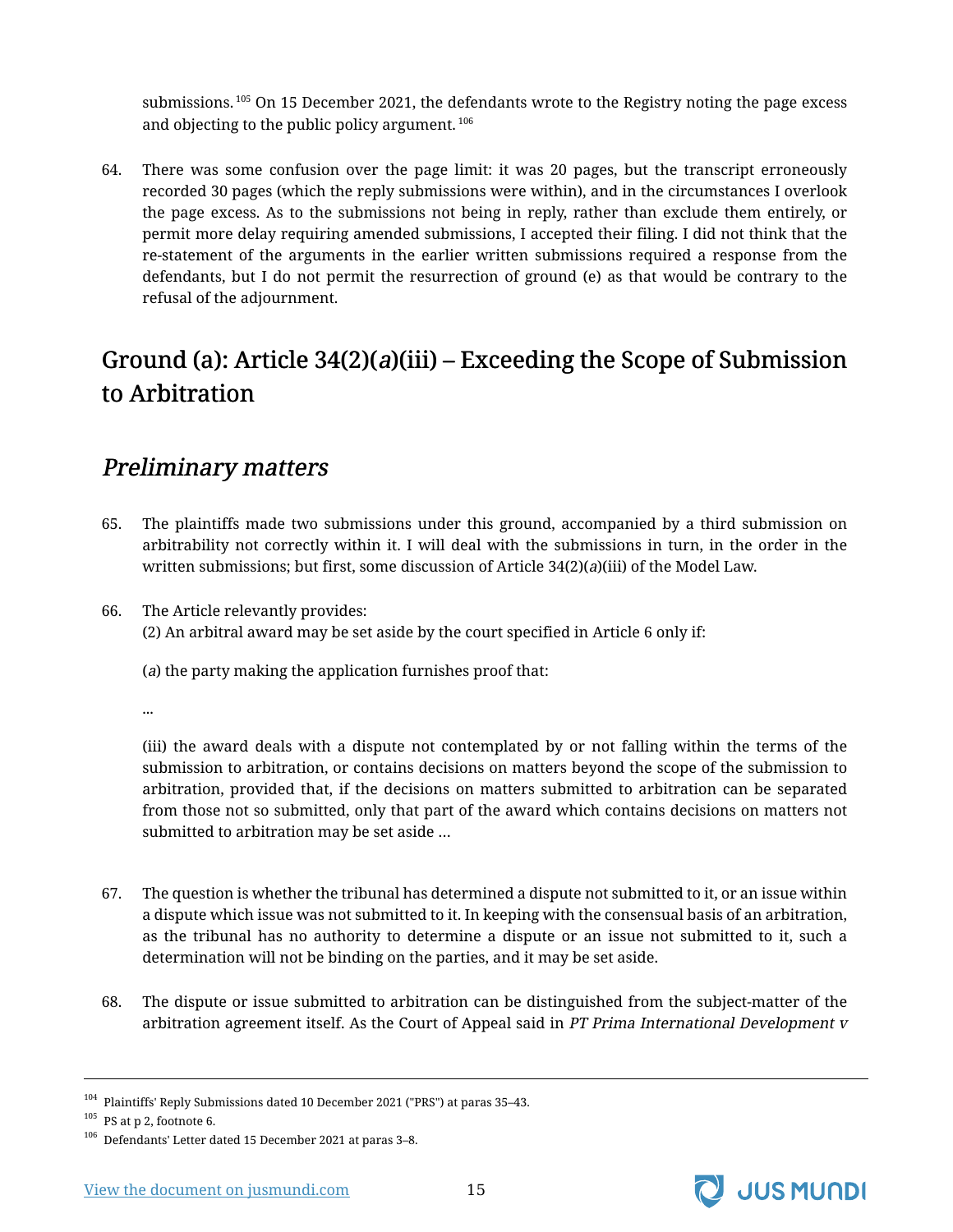Kempinski Hotels SA and other appeals [2012] 4 SLR 98 ("PT Prima") at [32]:

An arbitration agreement is merely an agreement between parties to submit their disputes for arbitration. The disputes submitted for arbitration determine the scope of the arbitration. It is plain that the scope of an arbitration agreement in the broad sense is not the same as the scope of the submission to arbitration. The former must encompass the latter, but the converse does not necessarily apply, in that the particular matters submitted for arbitration may not be all the matters covered by the arbitration agreement. The parties to an arbitration agreement are not obliged to submit whatever disputes they may have for arbitration. Those disputes which they choose to submit for arbitration will demarcate the jurisdiction of the arbitral tribunal in the arbitral proceedings between them. An arbitral tribunal has no jurisdiction to resolve disputes which have not been referred to it in the submission to arbitration. …

- 69. As described below, the plaintiffs' submissions on jurisdiction (in which I do not include their submission on arbitrability) were not concerned with what disputes, or what issues within a dispute, had been submitted to arbitration. They challenged the applicability of the agreement to submit disputes to arbitration, contending that the defendants' claims in the arbitrations were within the ambit of the arbitration agreements in the SSHAs rather than those in the SPAs and the First Letter Agreement.<sup>107</sup> The defendants submitted that this jurisdictional challenge was not one which could be mounted under Article  $34(2)(a)(iii)$  of the Model Law, because the ground was concerned only with the scope of the submission to arbitration. <sup>108</sup>
- 70. That is not correct, and PT Prima does not have that effect. In Swissbourgh Diamond Mines (Pty) Ltd and others <sup>v</sup> Kingdom of Lesotho [2019] 1 SLR 263, the Kingdom sought to set aside an award made in an investor-state arbitration pursuant to Article  $34(2)(a)(iii)$  on the ground that preconditions to a submission to arbitration had not been satisfied, so that the tribunal had no jurisdiction at all in respect of the dispute (at [55] and [59]). Swissbourgh submitted that the court had no jurisdiction to set the award aside, because the ground was confined to decision of matters not submitted to the tribunal (at [57] and [66]). It was held that the phrase "submission to arbitration" in Article  $34(2)(a)(iii)$  of the Model Law was not limited to the submission in the particular arbitral proceeding, and extended to where the tribunal did not have jurisdiction over the dispute under the arbitration agreement. After a detailed consideration, the Court said (at [79]):

Thus, a dispute that is referred to arbitration by an investor who purports to rely on the arbitration clause contained in the investment treaty, but which is found to fall outside the scope of that clause (and accordingly, of the State's offer to arbitrate) should be considered to fall outside the scope of the arbitration agreement and 'the terms of the submission to arbitration' under Art  $34(2)(a)(iii)$ because in such a case, the State would not, in fact, have agreed to arbitrate such a dispute.

71. The defendants' submission in this respect, therefore, cannot be accepted. Noting that the plaintiffs' jurisdictional challenge was dismissed by the Tribunal but not taken on appeal or application pursuant to s 10 of the IAA and/or Article 16(3) of the Model Law, there may be a different question whether the plaintiffs are precluded from taking up the challenge in a setting-aside application: see Rakna Arakshaka Lanka Ltd <sup>v</sup> Avant Garde Maritime Services (Pte) Ltd [2019] 2 SLR 131 at [75] and



<sup>107</sup> PS at paras 83–89.

<sup>108</sup> Defendants' Submissions dated 12 October 2021 ("DS") at para 4.2.14.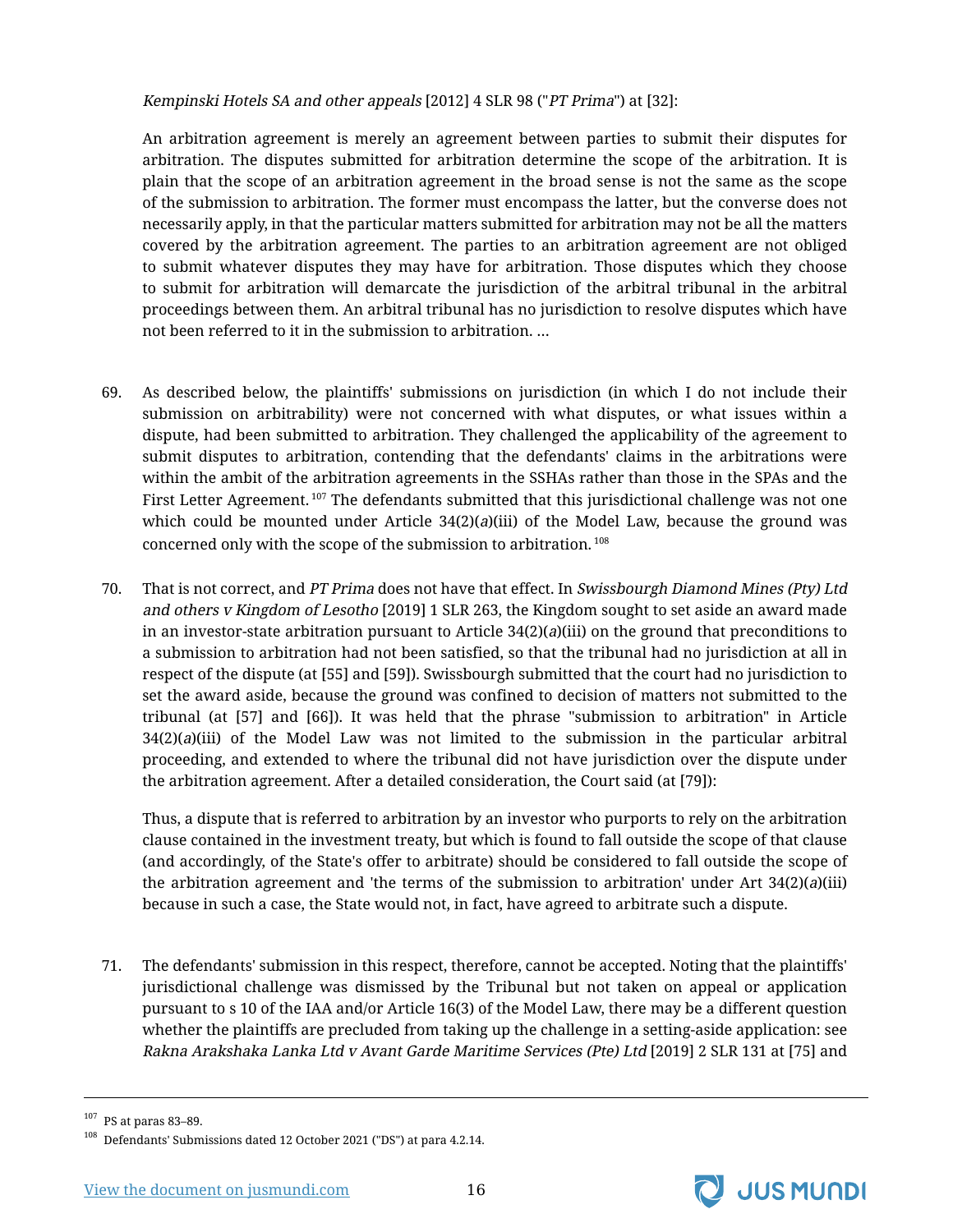PT First Media TBK (formerly known as PT Broadband Multimedia TBK) <sup>v</sup> Astro Nusantara International BV and others and another appeal [2014] 1 SLR 372 especially at [132]. However, the defendants did not so submit, and accordingly I say no more of the matter.

# <span id="page-18-0"></span>First submission: the defendants' claims were not within the arbitration clauses in the SPAs or First Letter Agreement

- 72. The plaintiffs submitted that the dispute was "within the ambit of" the SSHAs, as opposed to the SPAs and the First Letter Agreement. Their submission was not clearly expressed, <sup>109</sup> but the plaintiffs meant that the governing arbitration clauses were therefore those in the SSHAs, providing for a three-member tribunal, which includes two retired judges, and for arbitration in Mumbai under the AC Act (see above at [17]), and not those in the SPAs and the First Letter Agreement providing for the SIAC arbitrations (see above at [19]–[21]). As such, the Tribunal had no authority to determine the dispute.<sup>110</sup>
- 73. The plaintiffs' argument can be summarised as follows. (a) The SSHAs provided for the exit mechanisms in the event that a Listing Event did not occur, including the 24% IRR. The exit mechanisms were not exercised; instead, the parties entered into the SPAs and other agreements on 28 September 2015.<sup>111</sup>

(b) But the First Letter Agreement provided that the rights of the defendants under the SSHAs were only suspended, and would revive if the plaintiffs failed to pay under the SPAs.<sup>112</sup> The defendants' claims were based on that failure to pay $^{113}$  and, via cl 3(c) of the First Letter Agreement, were primarily for the 24% IRR amount payable under the SSHAs. <sup>114</sup>

(c) Because the claim was based upon the revival of the SSHA rights and the relief claimed flowed "substantively" from the SSHAs, the arbitration clauses in the SSHAs should apply, not the arbitration clauses in the SPAs and the First Letter Agreement. <sup>115</sup>

74. I will call this "the Revival Argument". It was submitted that "a holistic reading" of the collection of agreements should be adopted, indeed that Indian law required that they be read as a single agreement, <sup>116</sup> and that any other result "would be to collapse the agreements unto one another, and defy the clearly distinct arbitration agreements agreed to between the parties in respect of the SSHAs and the SPAs".<sup>117</sup> It was said that the result was supported by the facts that the defendants' claims in the arbitrations included the claim to the 24% IRR amount and that the defendants "continue to hold on to the shares which were the subject of the SPAs", and that there were

- $111$  PS at paras 84-85.
- $112$  PS at para 87(b).
- $113$  PS at para 89.
- $114$  PS at para 88(a).
- <sup>115</sup> PRS at para 15; PS at para 89.
- $^{116}\,$  PS at para 87.
- $117$  PS at para 89.



 $109\,$  PS at paras 83 and 87.

 $110$  PS at para 89.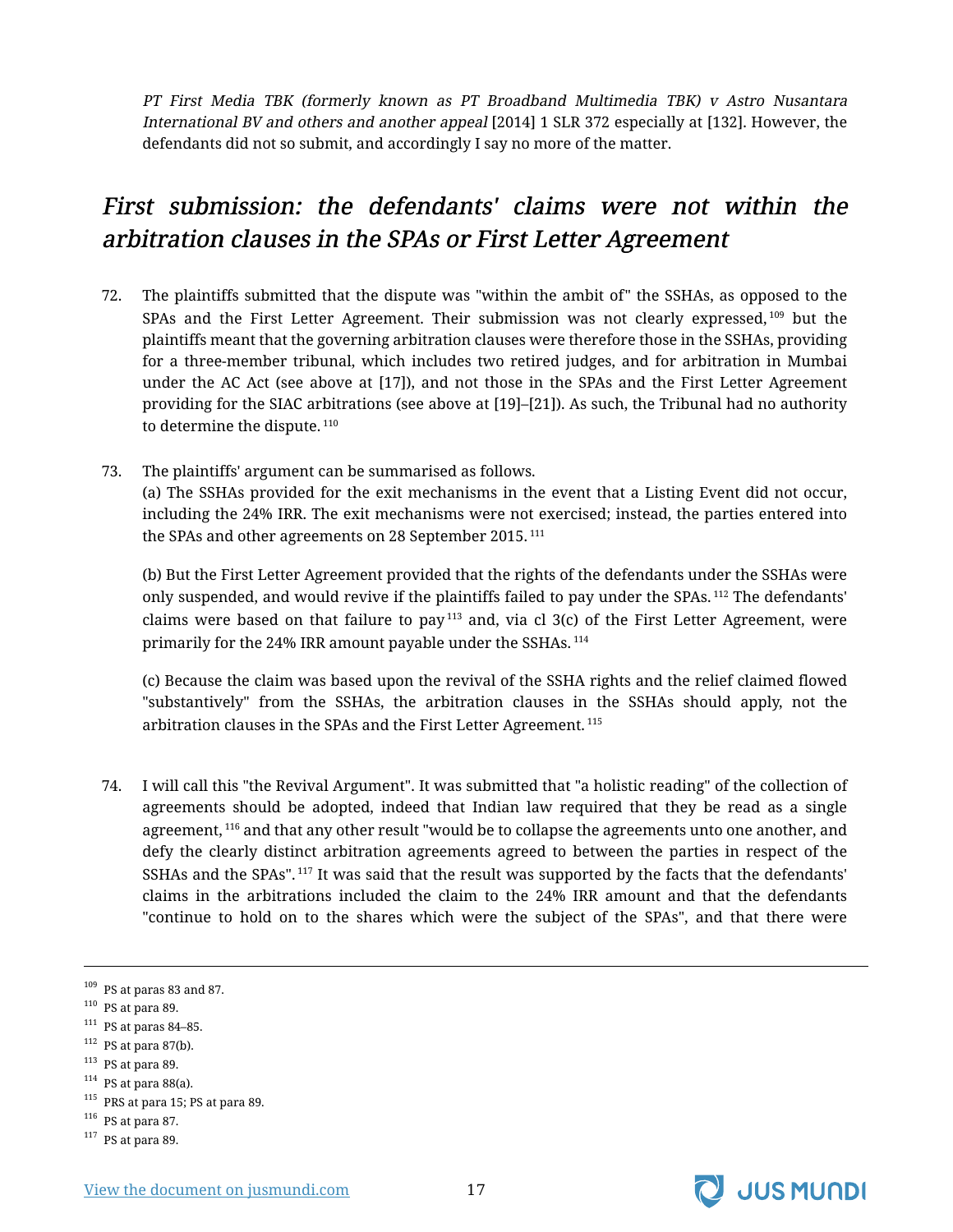(otherwise) no sums payable under the SSHAs at the time. <sup>118</sup>

75. The argument cannot be accepted. To begin with, it ignores that Twarit is a party to and promisor under the SPAs and the First Letter Agreement, but not a party to the SSHAs,<sup>119</sup> and it ignores that there was a clear claim to relief in the alternative to the 24% IRR amount (see above at [39]). Even as to the 24% IRR amount, the defendants were not claiming in the exercise of a revived right found in the SSHAs: although cl 3(a) of the First Letter Agreement allowed them to exercise the rights under the SSHAs,<sup>120</sup> they did not do so, but claimed the separately conferred entitlement under cl 3(c) of the First Letter Agreement for which the 24% IRR was part of the calculation (see above at [38]).<sup>121</sup> More fundamentally, the essence of the argument is that the dispute falls within the arbitration clauses in the SSHAs; it does not, for the above reasons, but that answers the wrong question. The claim was for damages for breach of the SPAs triggering the cl 3(c) entitlement or entitlement to damages on the alternative basis. The question is whether there is a "Dispute" within that term in the arbitration clauses in the SPAs and the First Letter Agreement. There plainly is, as a disputed claim (rightly or wrongly made) between the defendants and the plaintiffs as parties thereto (including Twarit), a claim for damages for breach of and so in connection with or arising out of those agreements.

#### <span id="page-19-0"></span>Second submission: the defendants' claims were not arbitrable

- 76. The plaintiffs submitted in the written submissions that "the underlying transaction" under the SPAs and the First Letter Agreement was illegal and/or void under Indian law, because it violated the FEMA and the regulations thereunder and also violated  $\overline{s}$  67 of the CA.<sup>122</sup> This, they submitted, rendered the dispute non-arbitrable because it falls within the class of "disputes which are of a public character and disputes whose outcome will affect the interests of persons beyond the immediate disputants", citing BTY v BUA and other matters [2019] 3 SLR 786 ("BTY") and Tomolugen Holdings Ltd and another <sup>v</sup> Silica Investors Ltd and other appeals [2016] 1 SLR 373 ("Tomolugen"). It was in that class, they said, because the legality or otherwise of the transaction would have an impact not only on the other parties to the SSHAs and the SPAs, in particular Haldia, but also on "the regulators and other stakeholders with an interest in [Haldia's] insolvency proceedings". <sup>123</sup>
- 77. There is an initial difficulty. That a dispute is not arbitrable is a different ground for setting aside an award from those in the Originating Summons. Article 34(2)(b)(i) of the Model Law provides:

(2) An arbitral award maybe set aside by the court specified in Article 6 only if:

...

(b) the court finds that:

 $123$  PS at para 93.



 $^{118}\,$  PS at paras 88–89.

 $119$  This was acknowledged by the plaintiffs: see PS at para 15.

 $120$  CMB at p 445.

 $^{121}$  Statement of Claim at para 32(a) (CMB at pp 834–835).

 $122$  PS at para 90.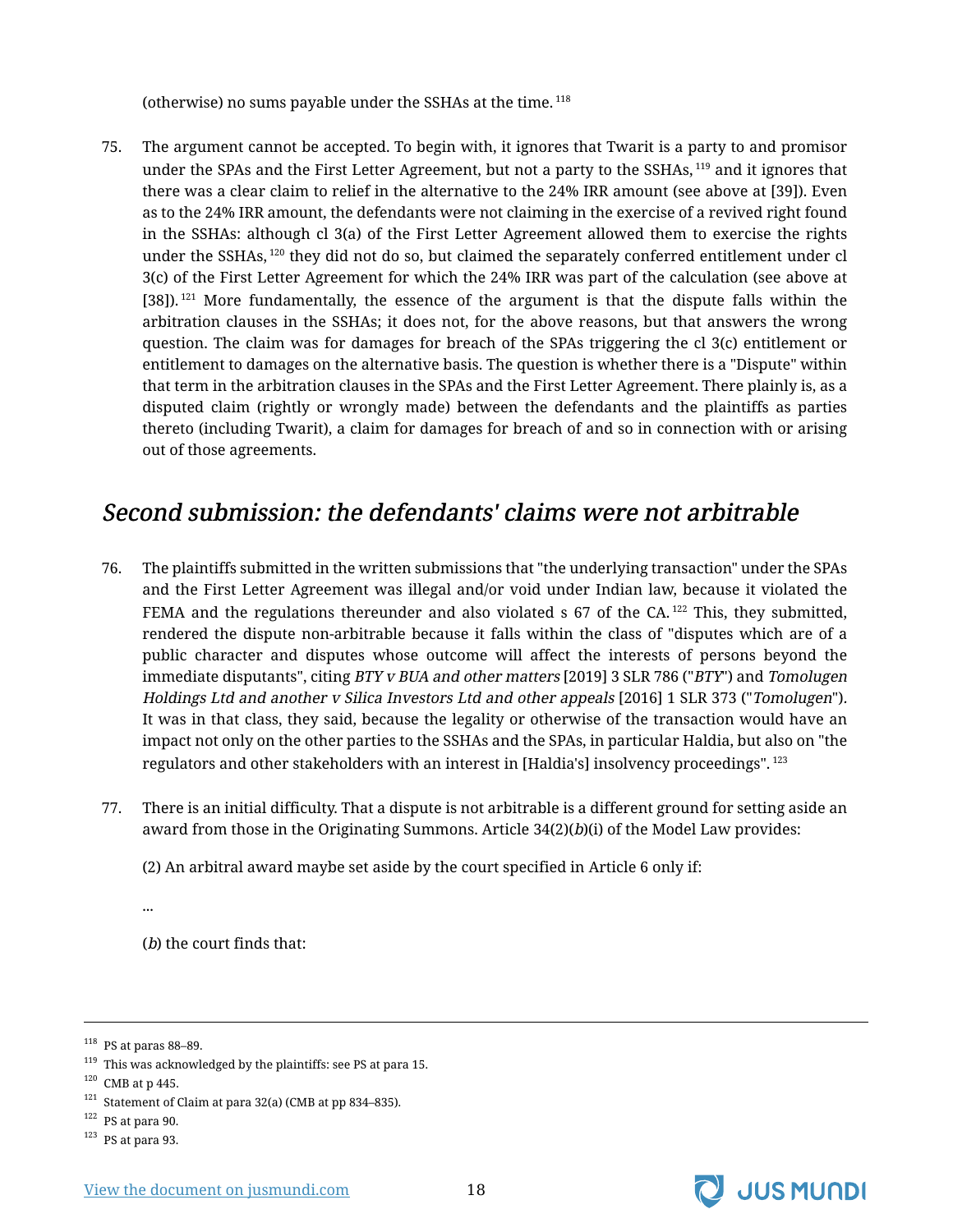(i) the subject-matter of the dispute is not capable of settlement by arbitration under the law of this State …

- 78. In their written submissions, the plaintiffs listed the "relevant prescribed grounds for setting aside an award" on which they relied, being the grounds in the Originating Summons except ground (e).  $^{124}$  They did not apply to or purport to extend the grounds, leaving Article 34(2)(a)(iii) as the only possible candidate; but it is not the vehicle for the submission. The defendants took the point, and even in the reply submissions the plaintiffs did not seek to apply to rely on the further ground or otherwise respond to the point.
- 79. The defendants nonetheless addressed the submission, and I will do the same. There is no merit in it.
- 80. In Tomolugen, the Court of Appeal said (at [71]):

… The absence of arbitrability has come to be associated with that class of disputes which are thought to be incapable of settlement by arbitration. The concept of arbitrability has a reasonably solid core. It covers matters which 'so pervasively involve 'public' rights and concerns, or interests of third parties, which are the subjects of uniquely governmental authority, that agreements to resolve … disputes [over such matters] by 'private' arbitration should not be given effect'… However, the outer limits of its sphere of application are less clear. Lord Mustill and Stewart Boyd QC, for instance, suggest that '[i]t would be wrong … to draw … any general rule that criminal, admiralty, family or company matters cannot be referred to arbitration' …

81. The court noted (at [75]) that the concept of arbitrability finds legislative expression in s 11 of the IAA. It provides that any dispute which the parties have agreed to submit to arbitration under an arbitration agreement may be determined by arbitration unless it is contrary to public policy to do so, and the Court continued:

75 … It is evident from this that the essential criterion of non-arbitrability is whether the subject matter of the dispute is of such a nature as to make it contrary to public policy for that dispute to be resolved by arbitration. Beyond this, the scope and extent of the concept of arbitrability has been left undefined, as a consequence of which, it falls to the courts to trace its proper contours …

76 In our judgment, the effect of s 11 of the IAA is that there will ordinarily be a presumption of arbitrability so long as a dispute falls within the scope of an arbitration clause. This presumption may be rebutted by showing that … :

(a) Parliament intended to preclude a particular type of dispute from being arbitrated (as evidenced by either the text or the legislative history of the statute in question); or

(b) it would be contrary to the public policy considerations involved in that type of dispute to permit it to be resolved by arbitration.

82. It is important to remember that the public policy here in play is not the public policy in play under



<sup>124</sup> PS at para 73 (see PS at p 2, footnote 6).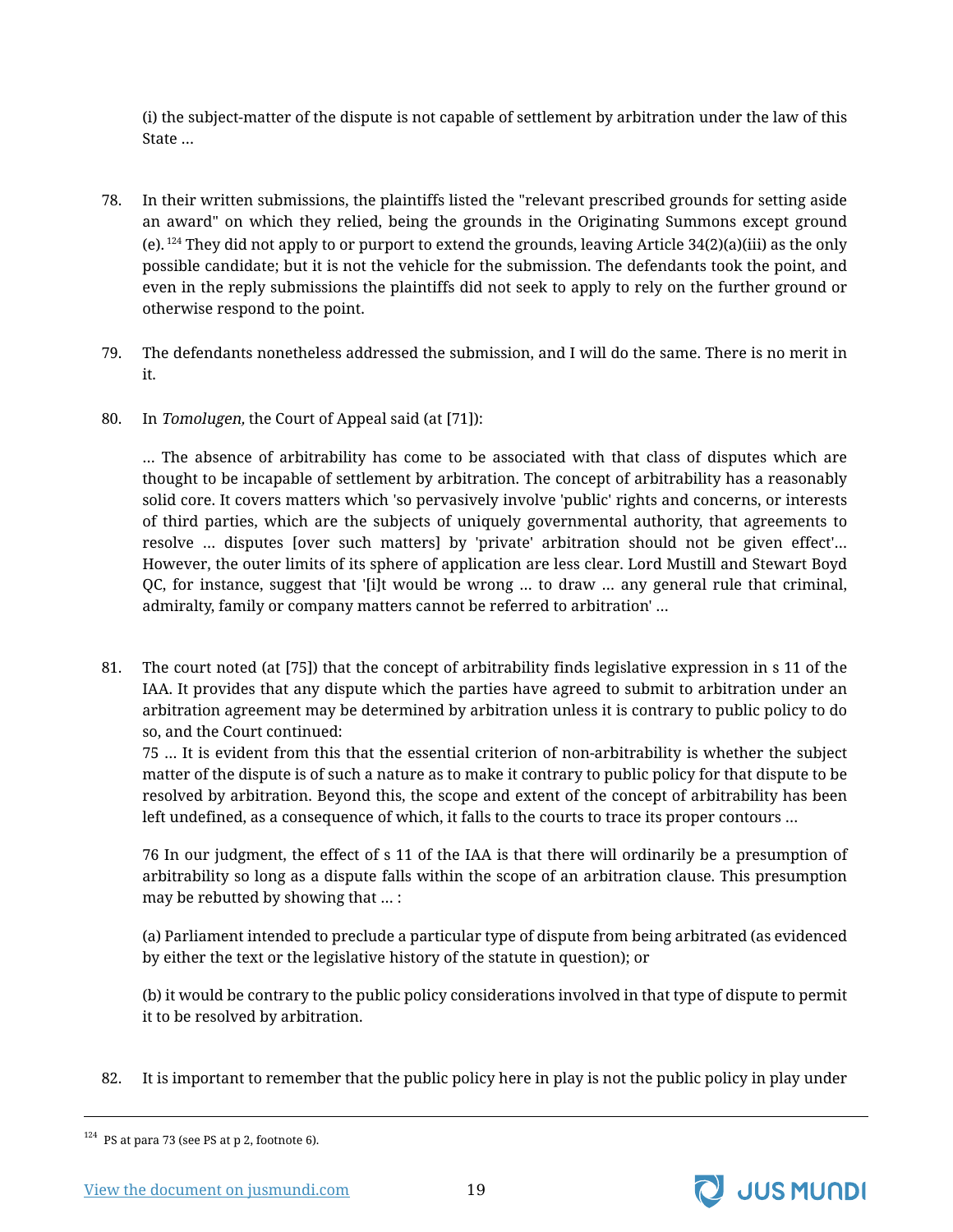Article  $34(2)(b)(ii)$  of the Model Law. It is the public policy concerning whether a dispute can be arbitrated, not the public policy concerning whether an award should be set aside, which is a different matter.

- 83. Examples of non-arbitrability given by the court in *Tomolugen* at [77]– [78] included a claim under the bankruptcy avoidance provisions (referring to Larsen Oil and Gas Pte Ltd v Petroprod Ltd (in official liquidation in the Cayman Islands and in compulsory liquidation in Singapore) [2011] 3 SLR 414 ("Larsen Oil"), a case which will feature more in the analysis below), and a claim to have an insolvent company wound up; but it was held at [88] and [97] that a claim of minority oppression was arbitrable even though the tribunal could not grant some of the relief which might be sought.
- 84. The discussion of arbitrability in *BTY* was *obiter*. The Judge postulated, but did not decide, that a claim to have accounts lodged with the Accounting and Regulatory Authority ("ACRA") expunged from ACRA's records was not arbitrable, because the outcome could affect a public register and therefore could affect third parties who may have acted in reliance on the accuracy of the register (at [158]–[160]). That is remote from the present case. In the sentence on which the plaintiffs relied, the Judge paraphrased Tomolugen as saying that at the core of the class of disputes not capable of settlement by arbitration "are disputes which are of a public character and disputes whose outcome will affect the interests of persons beyond the immediate disputants". That is apposite on the facts of BTY. However, it remains necessary to consider whether in the particular case the presumption of arbitrability has been rebutted.
- 85. More instructive in relation to the present case, in which the plaintiffs invoked Haldia's insolvency proceedings, is the Judge's consideration (at [150]–[153]) of Larsen Oil. A company's liquidators claimed to avoid payments made under a management agreement. The refusal of a stay in favour of arbitration under an arbitration clause in the management agreement was upheld by the Court of Appeal, on the ground that the claim was not arbitrable amongst other reasons. His Honour pointed to the distinction drawn in Larsen Oil between a dispute arising only upon insolvency and by reason only of the insolvency regime, and a dispute arising from the insolvent company's preinsolvency rights and obligations. The former was held to be not arbitrable; the latter was considered to be arbitrable, at least where the substantive rights of the creditors were not affected. Bearing these in mind, simply referring to Haldia's insolvency proceedings will not do. The dispute must be examined to see whether it arises from or its determination is subject to the insolvency regime.
- 86. The plaintiffs' written submissions did not expand upon the bald assertion that the legality or otherwise of the transaction had an impact on the regulators and other stakeholders with an interest in Haldia's insolvency proceedings; they did, however, expressly abandon the contention that Indian law provides for a particular dispute resolution mechanism to cover the defendants' claims in the arbitrations. The reply submissions added the equally bald assertion that the outcome of the dispute would have "an impact of a public nature considering that [SEPC] is a public limited company". <sup>125</sup> That SEPC is a public company in no way makes a dispute to which it is a party nonarbitrable, and if that was seriously meant it was an absurd proposition.
- 87. I doubt that the written submissions included that Haldia's insolvency proceedings meant that, as a process, the dispute was not arbitrable. The plaintiffs' assertion was of an impact on various



 $125$  PRS at para 30.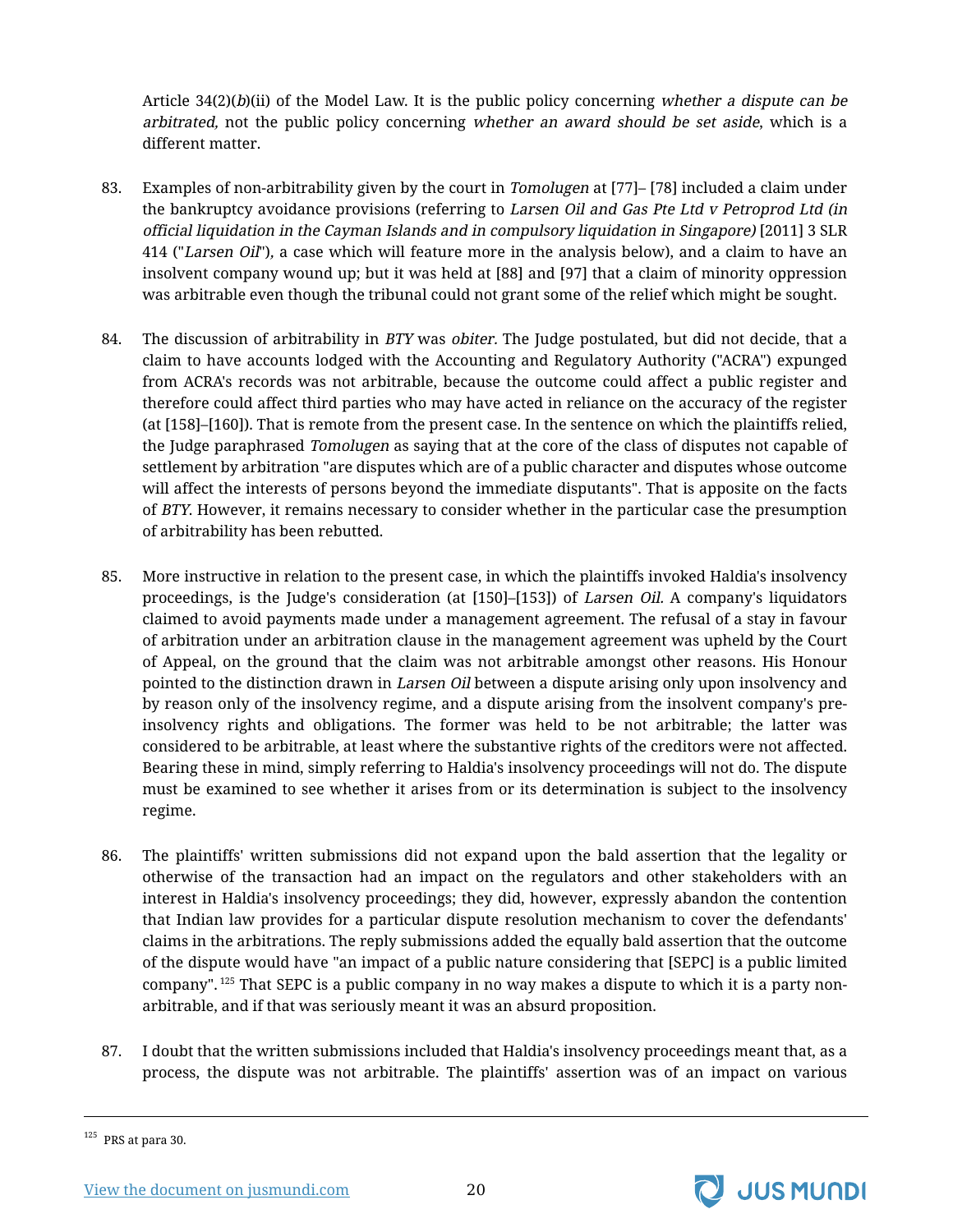entities, not on process, and it abandoned any assertion that a particular (other) dispute resolution mechanism was necessary. However, the moratorium was referred to in the defendants' submissions,  $^{126}$  and the reply submissions ventured into process by relying on it.  $^{127}$  The moratorium was declared on 11 July 2017, as part of the insolvency proceedings, by the National Company Law Tribunal at Chennai. The plaintiffs submitted that the Tribunal erred in dealing with the dispute despite the Chennai tribunal's direction, which the plaintiffs stated as the direction that "no Court or arbitration proceedings could be commenced in respect of, or involving, Haldia (including any share transfers)".<sup>128</sup>

- 88. For a number of reasons, the submission is misconceived. First, that was not the direction given, and it is difficult to see how the submission could have been made. The moratorium prevented the commencement or continuation of proceedings against Haldia, dealing with its assets, enforcement of security given by it and recovery of property in its possession.<sup>129</sup> It did not impede the commencement or continuation of the arbitrations, to which Haldia was not a party, nor was it submitted to the Tribunal in the non-arbitrability part of the jurisdictional challenge that it did. Secondly, even if the direction had been as stated by the plaintiffs, I do not see why that would have rendered the dispute non-arbitrable. The question in rebutting the presumption of arbitrability is whether the dispute is of a kind that must be resolved by a process other than arbitration. That question is not answered by an embargo on any process of resolution at all; the embargo may mean that the arbitrations were irregularly commenced or continued, but that is a different matter. Thirdly, the order admitting Haldia into the insolvency proceedings and the moratorium were set aside by the Appellate Tribunal on 19 July 2018 – as was pointed out in the defendants' written submissions and referred to in a separate segment of the plaintiffs' reply submissions.  $^{130}$
- 89. The reply submissions asserted another matter, a moratorium imposed in 2018 in insolvency proceedings concerning SEPC with the same prevention of the commencement or continuation of proceedings against SEPC. <sup>131</sup> This was a new matter to which the defendants have not had the opportunity to respond, and it should not be permitted. In any event, as stated above, I do not see why that would have rendered the dispute non-arbitrable.
- 90. Returning to Tomolugen at [76] and the assertion of an impact on various entities, the dispute did not arise from Haldia's rights and obligations at all, whether pre-insolvency process or postinsolvency process. It was not a party to the arbitrations and no relief was sought against it. The submission had to be to the effect that the dispute was not arbitrable because it required a decision of whether the transaction was legal or illegal, and permitting that decision to be made by the Tribunal would offend public policy because of the impact on the other parties, on Haldia, and on the unidentified regulators and other stakeholders.
- 91. The plaintiffs' written submissions included argument for the contention that the "underlying transaction" was illegal and/or void because of violation of the FEMA and the regulations thereunder and of s 67 of the CA. The Tribunal has held otherwise in response to illegality



 $^{126}\,$  DS at para 5.2.8(a), footnote 122, see Sridharan at para 30 (CMB at p 26).

 $127$  PRS at para 32.

<sup>128</sup> PRS at para 32.

<sup>&</sup>lt;sup>129</sup> Order of the India National Company Law Tribunal Division Bench, Chennai (CMB at pp 622–625).

 $130$  DS at para 5.2.8(a); PRS at para 57.

 $^{131}\,$  PRS at para 33.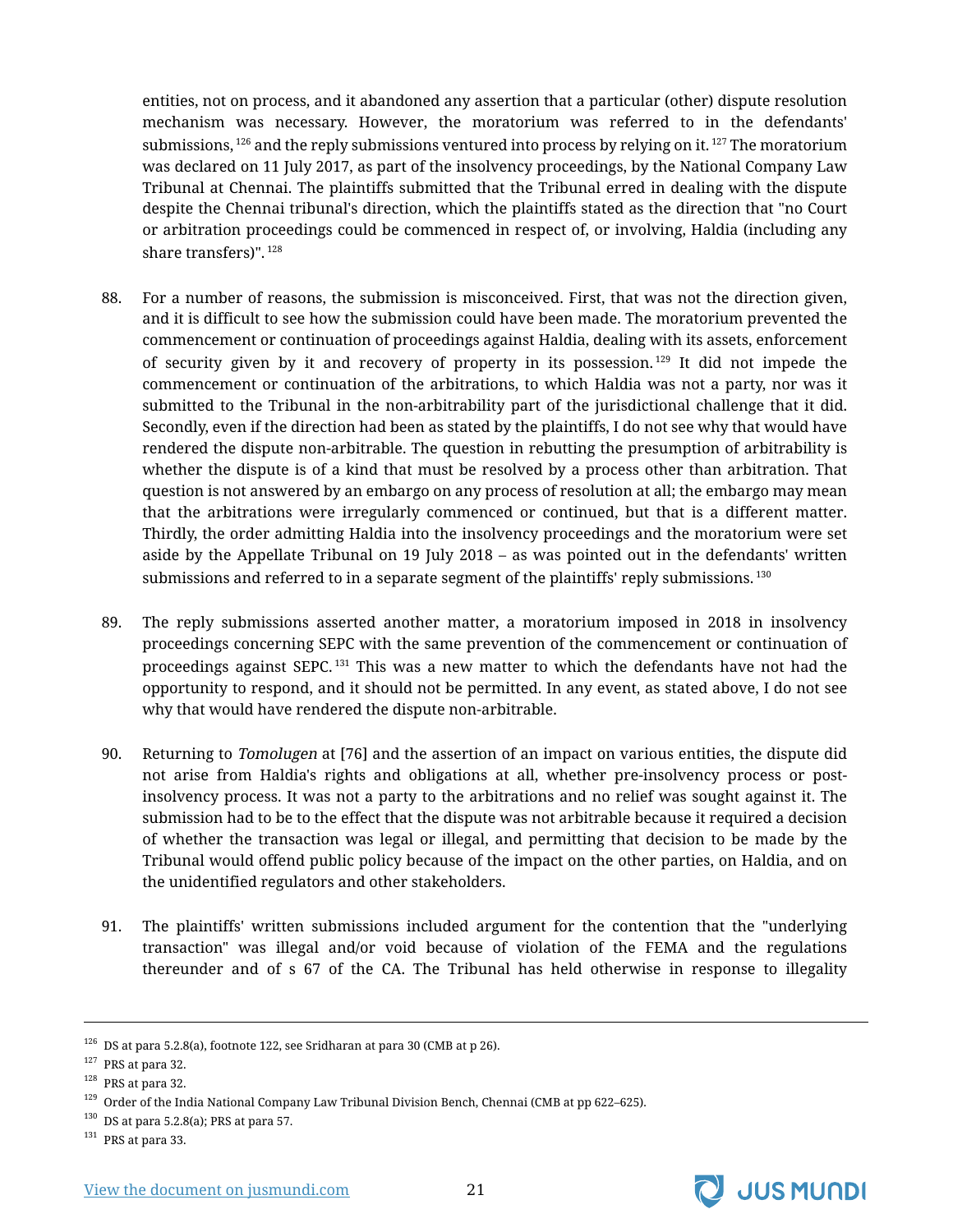arguments, once in dismissing the jurisdictional challenge and definitively in the Award. I do not think that the merits of the contention arises in my considering arbitrability, because the question is whether the dispute, relevantly that part of it in which the illegality or otherwise of the transaction is in issue, can be resolved by arbitration, and that question is not answered by deciding the issue by saying whether there is or is not illegality. In any event, while I see no reason to disagree with the Tribunal's rejection of the contention, there is no substance in the submission that the dispute is not arbitrable because it requires a decision on illegality.

- 92. To repeat, Haldia is not a party to the arbitrations and not bound by a decision on illegality. Nor are any of the other parties to the various agreements apart from the plaintiffs and the defendants. There may or may not be an economic effect on them of the outcome in the arbitrations, or of the decision on illegality, but that does not make the dispute non-arbitrable. Disputes over the illegality of a transaction are not uncommon in arbitral proceedings, and there is no reason why they cannot be decided by an arbitrator instead of a judge. The regulators or other stakeholders, whatever that may mean, are no more or less affected by an arbitrator's decision than by a judge's decision.
- 93. The presumption of arbitrability is not rebutted. The second submission fails.

# <span id="page-23-0"></span>Third submission: the Tribunal's decision was outside the submission to arbitration

- 94. The plaintiffs' submission was in the terms that the hearing of the defendants' claims in the arbitrations constituted a decision beyond the scope of the submission to arbitration.  $^{132}$  The hearing of the claims was not a decision, and Article  $34(2)(a)(iii)$  of the Model Law speaks of the award and of the decisions contained in it. The submission must be understood as a submission that the Award, or the decision of the dispute in the arbitrations contained in the Award, was beyond the scope of the submission to arbitration.
- 95. The argument in support of the submission was by incorporation of the Revival Argument put forward in support of the first submission. It was said that the only practical or sensible way to understand the defendants' claim was as a claim "for a breach of the SSHAs, or at least arising out of the SSHAs", <sup>133</sup> and that "it is the arbitration agreements in the SSHAs that governs [sic] the dispute, not that in the SPAs and the Letter Agreements". <sup>134</sup>
- 96. It is sufficient to repeat the rejection of the Revival Argument.

# <span id="page-23-1"></span>Ground (b): Article  $34(2)(a)(iv)$  – composition of the Tribunal and arbitral procedure not as agreed

97. The Article relevantly provides:



 $^{132}\,$  PS at paras 94–96.

 $^{133}\,$  PS at para 95.

 $^{134}\,$  PS at para 96.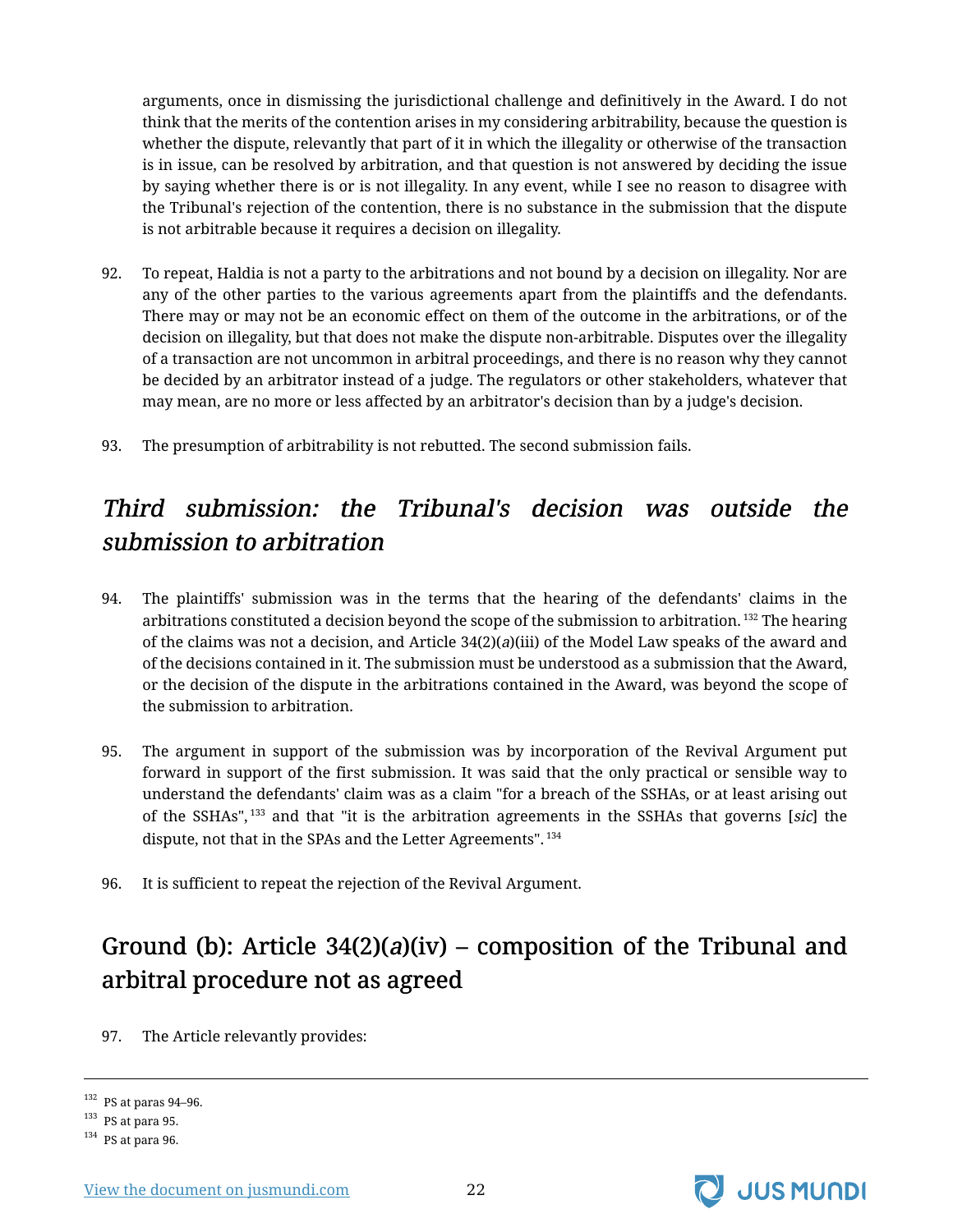(2) An arbitral award may be set aside by the court specified in Article 6 only if:

(a) the party making the application furnishes proof that:

...

(iv) the composition of the arbitral tribunal or the arbitral procedure was not in accordance with the agreement of the parties, unless such agreement was in conflict with a provision of this Law from which the parties cannot derogate, or, failing suc agreement, was not in accordance with this Law …

- 98. The plaintiffs' complaint was as to the composition of the Tribunal. It was the sole SIAC arbitrator, not the panel of three arbitrators, two of whom are to be retired judges, required by the arbitration clauses in the SSHAs. The plaintiffs submitted that because the arbitrations should have been pursuant to the arbitration agreements in the arbitration clauses in the SSHAs, the arbitral tribunal was improperly constituted. Again, the argument in support of the submission was by incorporation of the Revival Argument, with the contention that the defendants should have commenced the arbitrations pursuant to the arbitration agreements contained in the SSHAs. <sup>135</sup>
- 99. It is sufficient again to repeat the rejection of the Revival Argument.

# <span id="page-24-0"></span>Grounds (c) and(d): Article  $34(2)(a)(ii)$  and s  $24(b)$  – lack of proper notice, inability to present case and breach of the rules of natural justice

### <span id="page-24-1"></span>Preliminary matters

- 100. These grounds are conveniently dealt with together. The plaintiffs relied on two matters for both ground (c) and ground (d), being the refusal of an adjournment of the evidentiary hearing and the refusal to exclude the evidence of the defendants' Indian law expert (see at [31] above), <sup>136</sup> and on a third matter for ground (d) alone, being the Tribunal's award of a total of INR195,00,00,000 as damages (see at [33] above).  $137$
- 101. Article 34(2)(a)(ii) of the Model Law relevantly provides:

(2) An arbitral award may be set aside by the court specified in Article 6 only if:

(a) the party making the application furnishes proof that:

…



 $^{135}\,$  PS at paras 97–99.

<sup>136</sup> PS at paras 100–105.

<sup>137</sup> PS at paras 106–110.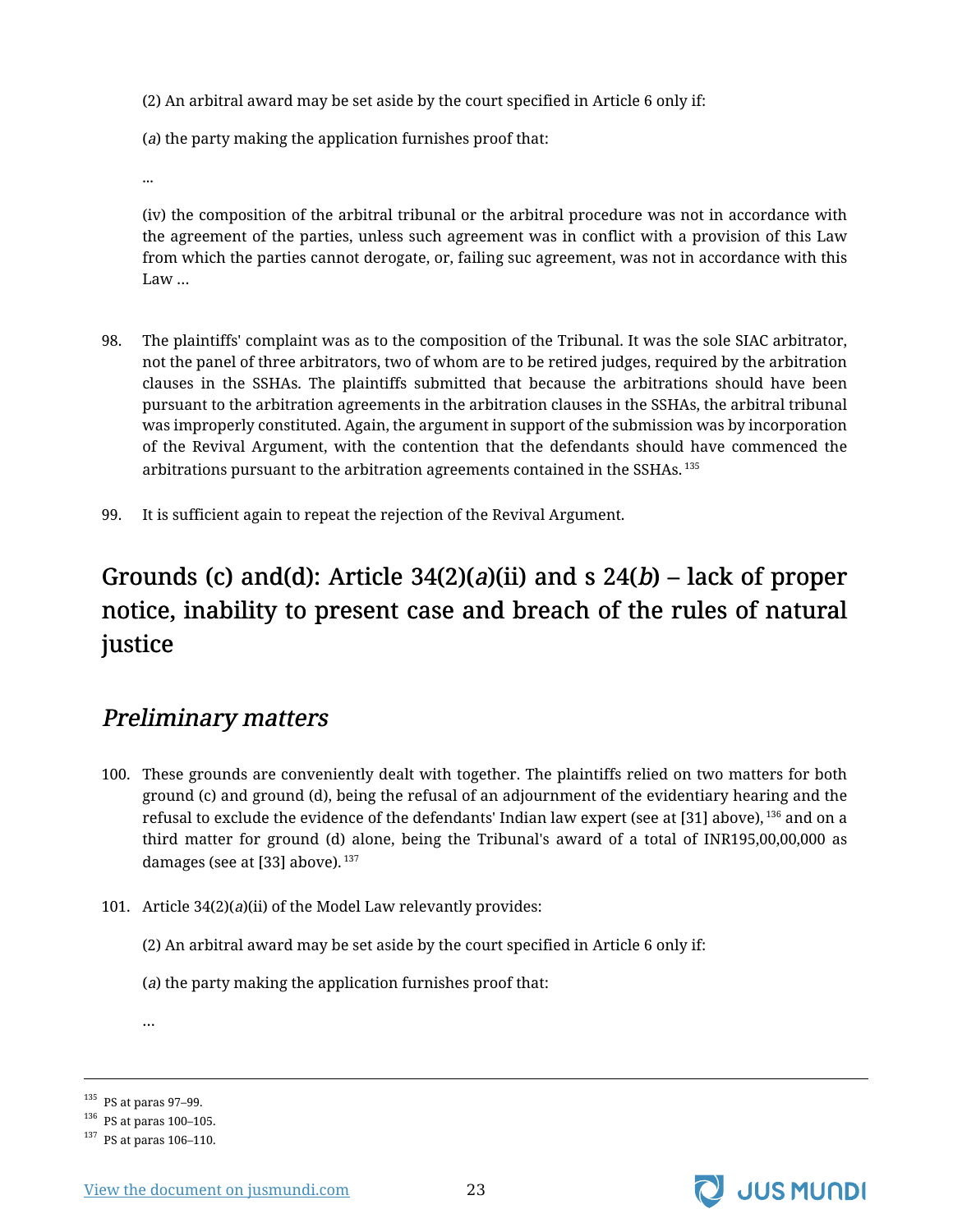(ii) the party making the application was not given proper notice of the appointment of an arbitrator or of the arbitral proceedings or was otherwise unable to present his case …

102. Section 24(*b*) of the IAA relevantly provides:

24. Notwithstanding Article 34(1) of the Model Law, the General Division of the High Court may, in addition to the grounds set out in Article 34(2) of the Model Law, set aside the award of the arbitral tribunal if -

...

(b) a breach of the rules of natural justice occurred in connection with the making of the award by which the rights of any party have been prejudiced.

- 103. The plaintiffs' complaint in relation to the first two matters was as to their inability to present their case and, as the breach of the rules of natural justice, a denial of their right to be heard. <sup>138</sup> The denial of the right to be heard was also the complaint in relation to the third matter. <sup>139</sup>
- 104. The inability to present one's case and a denial of one's right to be heard are closely related. In the full discussion by the Court of Appeal in *China Machine New Energy Corp v Jaguar Energy* Guatemala LLC and another [2020] 1 SLR 695 ("China Machine") at [88]-[89], it is said that the expression of the right to be heard in Article 18 of the Model Law, providing that each party "shall be given a full opportunity of presenting his case", finds teeth in Article 34(2)(a)(ii) of the Model Law and s 24(b) of the IAA, and the requirements of Article 18 are described at [90] as embodying basic notions of fairness and fair process. The court's summary of the applicable principles, at [104], is:

(a) The parties' right to be heard in arbitral proceedings finds expression in Art 18 of the Model Law, which provides that each party shall have a 'full opportunity' of presenting its case. An award obtained in proceedings conducted in breach of Art 18 is susceptible to annulment under Art 34(2)(a)(ii) of the Model Law and/or s 24(b) of the IAA.

(b) The Art 18 right to a 'full opportunity' of presenting one's case is not an unlimited one. It is impliedly limited by considerations of reasonableness and fairness.

(c) What constitutes a 'full opportunity' is a contextual inquiry that can only be meaningfully answered within the specific context of the particular facts and circumstances of each case. The overarching inquiry is whether the proceedings were conducted in a manner which was fair, and the proper approach a court should take is to ask itself if what the tribunal did (or decided not to do) falls within the range of what a reasonable and fair-minded tribunal in those circumstances might have done.

(d) In undertaking this exercise, the court must put itself in the shoes of the tribunal. This means that: (i) the tribunal's decisions can only be assessed by reference to what was known to the tribunal at the time, and it follows from this that the alleged breach of natural justice must have been



 $^{138}\,$  PS at para 100.

 $139$  PS at para 107.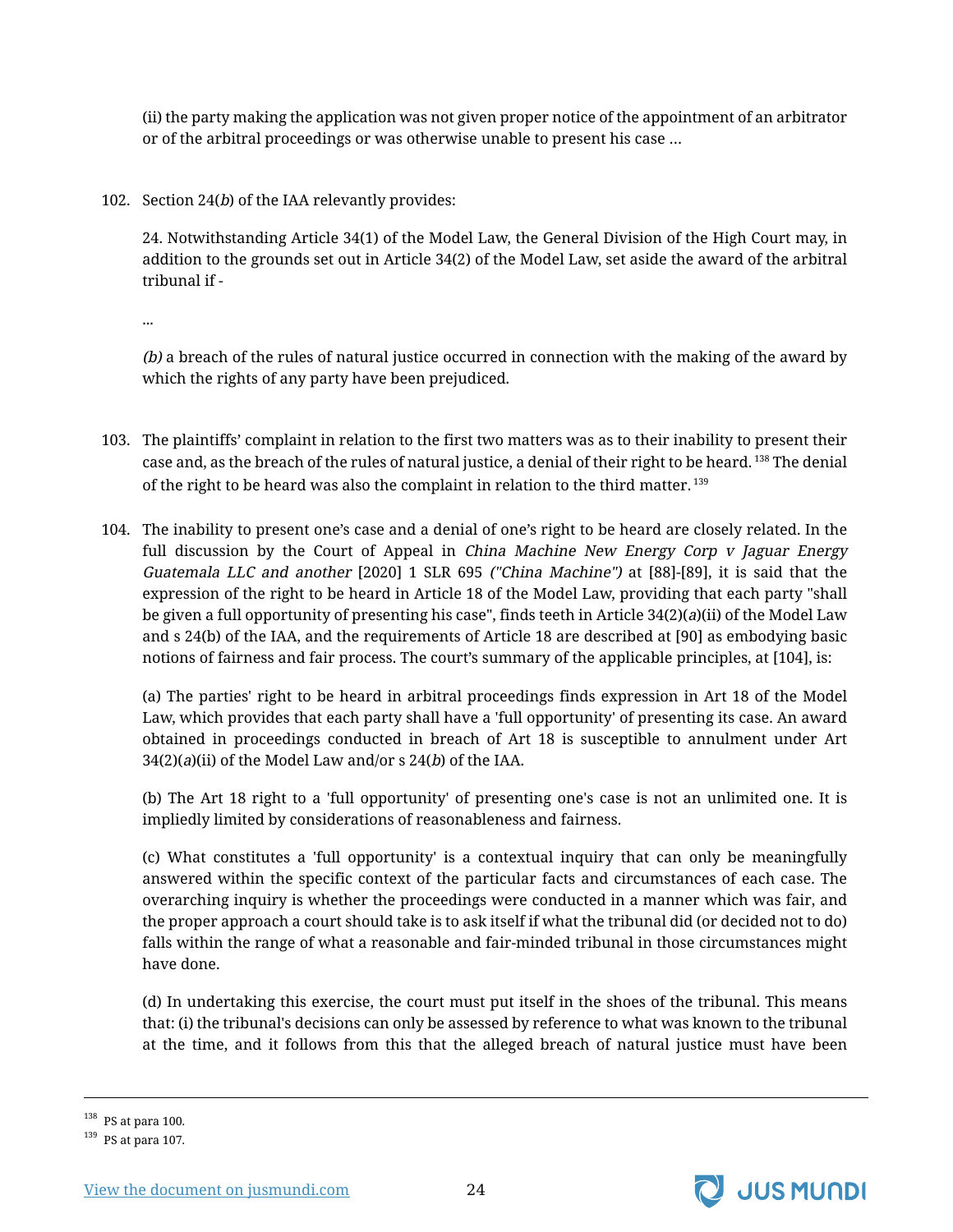brought to the attention of the tribunal at the material time; and (ii) the court will accord a margin of deference to the tribunal in matters of procedure and will not intervene simply because it might have done things differently.

105. More generally as to setting aside an arbitral award for breach of natural justice under s 24(b) of the IAA, the party must establish (a) which rule of natural justice was breached; (b) how it was breached; (c) in what way the breach was connected to the making of the award; and (d) how the breach could or did prejudice the party's rights: Soh Beng Tee  $& Co$  Pte Ltd v Fairmount Development Pte Ltd [2007] 3 SLR(R) 86 ("Soh Beng Tee") at [29]; China Machine at [86]. In China Machine at [87], citing Soh Beng Tee, it is said succinctly that the authorities make clear "that the threshold for a finding of breach of natural justice is a high one, and that it is only in exceptional cases that a court will find that threshold crossed".

#### <span id="page-26-0"></span>First matter: refusal of an adjournment of the evidentiary hearing

- 106. The plaintiffs said that on 31 January and 1 February 2020, they informed the Tribunal that they were in the process of engaging alternative external counsel, and indicated that they would seek consequential modifications to the procedural timetable once they had done so.<sup>140</sup> Late on  $4$ February 2020, they said, their newly appointed counsel Mr Vishnu Mohan informed the Tribunal that they were "still in the midst of" engaging Senior Counsel, and requested that the evidentiary hearing (then fixed for 2–5 March 2020) be adjourned to 11–15 May 2020, because there was less than a month for the yet to be appointed Senior Counsel to "get up on the case" and prepare for the hearing.<sup>141</sup> As earlier explained, the request was denied. The plaintiffs submitted that the right to be heard included the right to choose their representation, citing  $CGS$  v  $CGT$  [2021] 3 SLR 672 at [12], <sup>142</sup> and that the refusal of the adjournment impeded their ability to present their case and their right to be heard.
- 107. More should be said of the circumstances of the refusal of the adjournment.
- 108. The plaintiffs had initially been represented by in-house lawyer(s). <sup>143</sup> By August 2018, external lawyers were on record as their counsel. PO 1 had been issued on 10 August 2018,<sup>144</sup> the hearing dates had been fixed by October 2019,  $145$  and all evidentiary materials had been submitted by 7 January 2020.<sup>146</sup> In the adjournment application on 4 February 2020, it was said that the then counsel had "withdrawn", and that the new lawyers had not yet received the papers. <sup>147</sup> The defendants objected, saying that the pleadings were not voluminous and detailed submissions had already been provided, and that so far as the plaintiffs said that Senior Counsel was to be engaged,

<sup>142</sup> PS at para 101.



 $140$  PS at para 103(a)(i).

<sup>&</sup>lt;sup>141</sup> PS at para 103(a)(ii); Sridharan at para 60 (CMB at p 41).

 $143$  See Sridharan at paras 44–46 (CMB at pp 31–32).

 $144$  Sridharan at para 47 (CMB at p 32).

 $145$  CMB at p 965 (Preamble (D)).

 $146$  Sridharan at para 58 (CMB at pp 40–41).

 $147$  CMB at p 1007; Abhinav Jain's factual affidavit at para 73(a) (CMB at p 2072).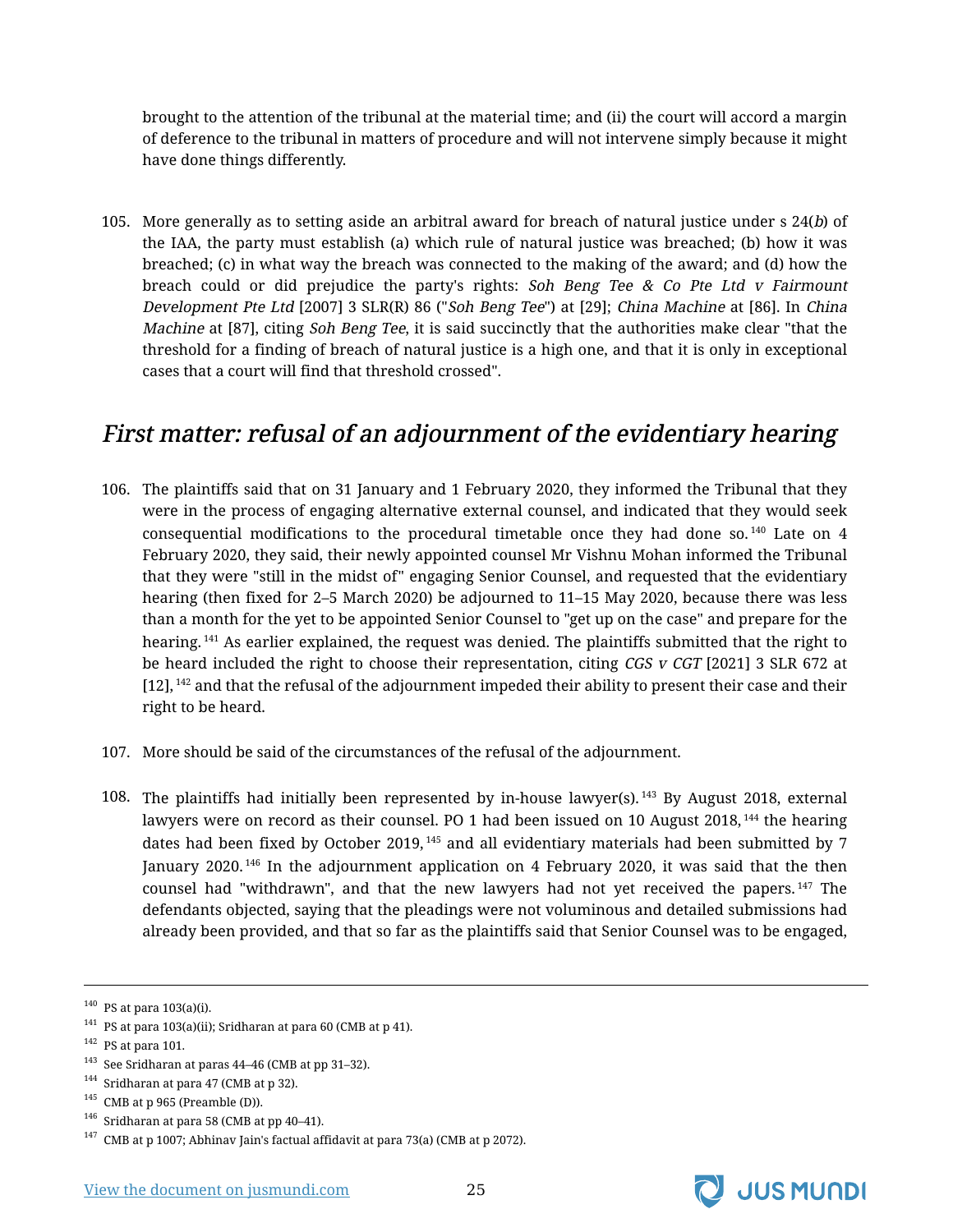they had had adequate time to engage Senior Counsel earlier on.<sup>148</sup>

109. The Tribunal emailed on 6 February 2020, dismissing the request for an adjournment. <sup>149</sup> The Tribunal referred to the fixing of the hearing dates long ago, and said that so far as the plaintiffs wished to appoint Senior Counsel, they had had adequate time to do so. He noted that the plaintiffs' "previous legal team did not include a Senior Counsel". He said that the plaintiffs had "provided few details on the circumstances of the withdrawal of their previous counsel, including the reasons for the same and the date they became aware of their counsel's intention to withdraw". He continued: <sup>150</sup>

3. In any event, I consider that the Respondents' new counsel have adequate time to prepare written opening statements and prepare for the hearing. All pleadings, factual evidence and expert evidence have been filed and are not voluminous. Without exhibits, they stand at 136 pages, 31 pages and 105 pages respectively. I have also considered the parties' respective lists of issues.

4. I note and accept that the Claimants have made travel, accommodation and other arrangements, including arranging for the appearance of two expert witnesses. [Rule 19.1 of the SIAC Rules 2016](https://jusmundi.com/en/document/h/ZFRNVzFSVzZIdnZDNXVPRXBPMTF6a2dQeFVKS081TXB5ODZPRWlDVGFkQnZHRmxLOEhreUgwMkhwc0pBN2FLZTlGN1UrY25BMUlZK3hYNDMxdWZ2a2FuRzlWVEg2NmRZdmoyTm5CcUxSZkk9) requires the Tribunal to conduct the arbitration in such a manner as to ensure the 'fair, expeditious, economical and final resolution of the dispute'. It would not be in the interests of an expeditious and economical resolution of this dispute to adjourn the hearing in circumstances where the parties have adequate time to prepare for the same.

- 110. Mr Mohan wrote again on 8 February 2020, repeating the request and canvassing the reasons given by the Tribunal. <sup>151</sup> The defendants responded. <sup>152</sup> On 10 February 2020 the Tribunal confirmed the dismissal of the request, having considered the additional matters put to him and saying that he was satisfied that the plaintiffs' counsel had sufficient time to prepare, for the reasons set out in his earlier emails. <sup>153</sup>
- 111. Returning to the plaintiffs' complaint in the present case, it was said that the Tribunal's conduct was not what a reasonable and fair-minded arbitrator might have done, and that the plaintiffs' ability to present their case and their right to be heard had been prejudiced. The prejudice was simply asserted, on the basis that the newly appointed counsel had less than a month to get up on the case and prepare for the hearing.
- 112. I do not accept the plaintiffs' complaint. In fact, the plaintiffs had a team of counsel at the hearing, including Mr Mohan. Their counsel filed opening submissions, conducted the hearing including cross-examination, filed closing submissions, and requested and participated in a hearing of oral closing submissions. No protest was made that counsel was prejudiced by dismissal of the application to adjourn the evidentiary hearing. The refusal of the adjournment was well within the Tribunal's discretion and consistent with fair conduct of the arbitral proceedings, and in the circumstances neither an unfair or unreasonable impediment to the presentation of the plaintiffs'



<sup>&</sup>lt;sup>148</sup> CMB at p 1003; Abhinav Jain's factual affidavit at para 74 (CMB at p 2072).

 $149$  Sridharan at para 62 (CMB at p 42).

<sup>150</sup> CMB at p 1013.

 $151$  CMB at p 1011.

 $152$  Sridharan at para 62 (CMB at p 42).

<sup>153</sup> CMB at pp 1021–1022.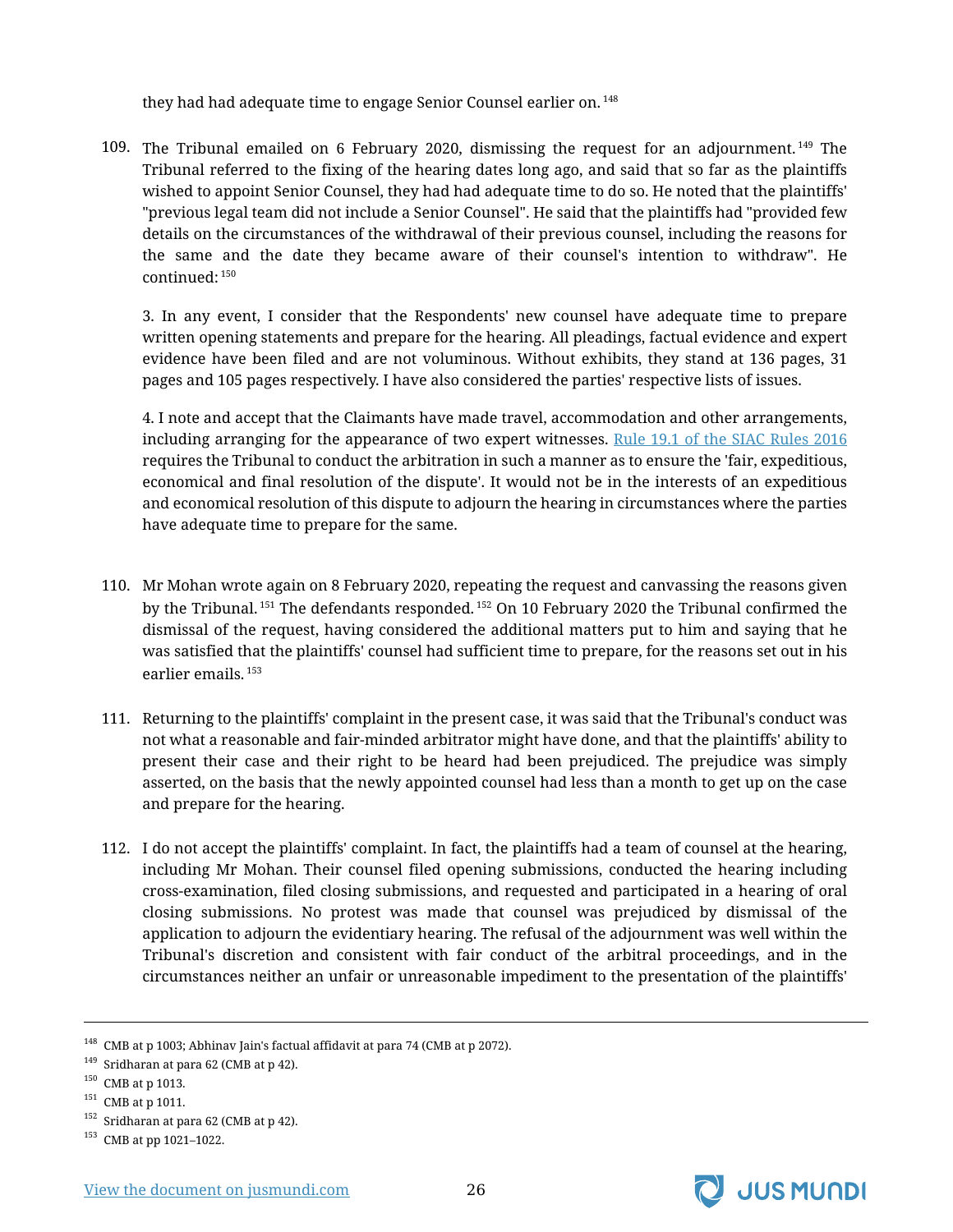case nor a prejudicial denial of the right to be heard. The Tribunal was in a position to assess the adequacy of the time available to incoming counsel, and other than by assertion no reason has been shown for the assessment being wrong or unreasonable or resulting in prejudice – on the contrary, counsel appear to have been able fully to fulfil their role.

113. It may be noted that in the reply submissions, responding to the defendants' submission that there was no more than a bare allegation of prejudice because the newly appointed counsel had less than a month to get up on the case and prepare for the hearing, the plaintiffs simply again asserted that they were "in fact unable to present its [sic] case properly", <sup>154</sup> without any attempt to support that equally bare allegation.

# <span id="page-28-0"></span>Second matter: refusal to exclude the evidence of the Indian Law expert

- 114. The plaintiffs submitted that there was an agreed and contemplated procedure for the parties to present legal arguments by way of submissions, but that the defendants tendered as evidence the expert report of Mr Vikram Nankani on Indian law. This, they said, caught them by surprise, and led to their application to exclude the report. In their written submissions, they were pleased to describe it as an ambush on them. The Tribunal refused the application, 155 and their counsel thereafter cross-examined Mr Nankani. In the plaintiffs' submission, the refusal also impeded their ability to present their case and their right to be heard. <sup>156</sup>
- 115. As with the first matter, some more should be said of these circumstances. In particular, the plaintiffs' claim that there was the "agreed and contemplated procedure" cannot be accepted.
- 116. PO 1, issued on 16 August 2018, included that "[t]he Parties may offer the testimony of expert witnesses, which shall be subject to the directions set out above for fact witnesses, mutatis mutandis".<sup>157</sup> Mr Nankani's report was filed on 6 December 2019.<sup>158</sup> On 8 January 2020, the plaintiffs' lawyers sent a brief email to the Tribunal, saying that the plaintiffs "do not wish to submit a responsive witness statement in the above captioned arbitration proceedings". <sup>159</sup> On 15 February 2020, as part of an email in anticipation of a pre-hearing conference on 25 February 2020, they wrote: <sup>160</sup>

… The request for the deposition of Claimant's [sic] expert witness to be done through video conferencing, as requested by the Claimants, may be dealt with appropriately by the Tribunal. The Respondents do not have any serious objection to the same, subject to protocol for conduct of the examination through video conferencing being agreed by all.



 $154$  PRS at para 64.

 $155$  PS at para 103(b).

<sup>156</sup> PS at para 105.

<sup>157</sup> CMB at p 655.

 $^{158}\,$  Sridharan at para 58.1 (CMB at p 40).

<sup>159</sup> CMB at p 2109.

 $^{160}\,$  CMB at p 2110.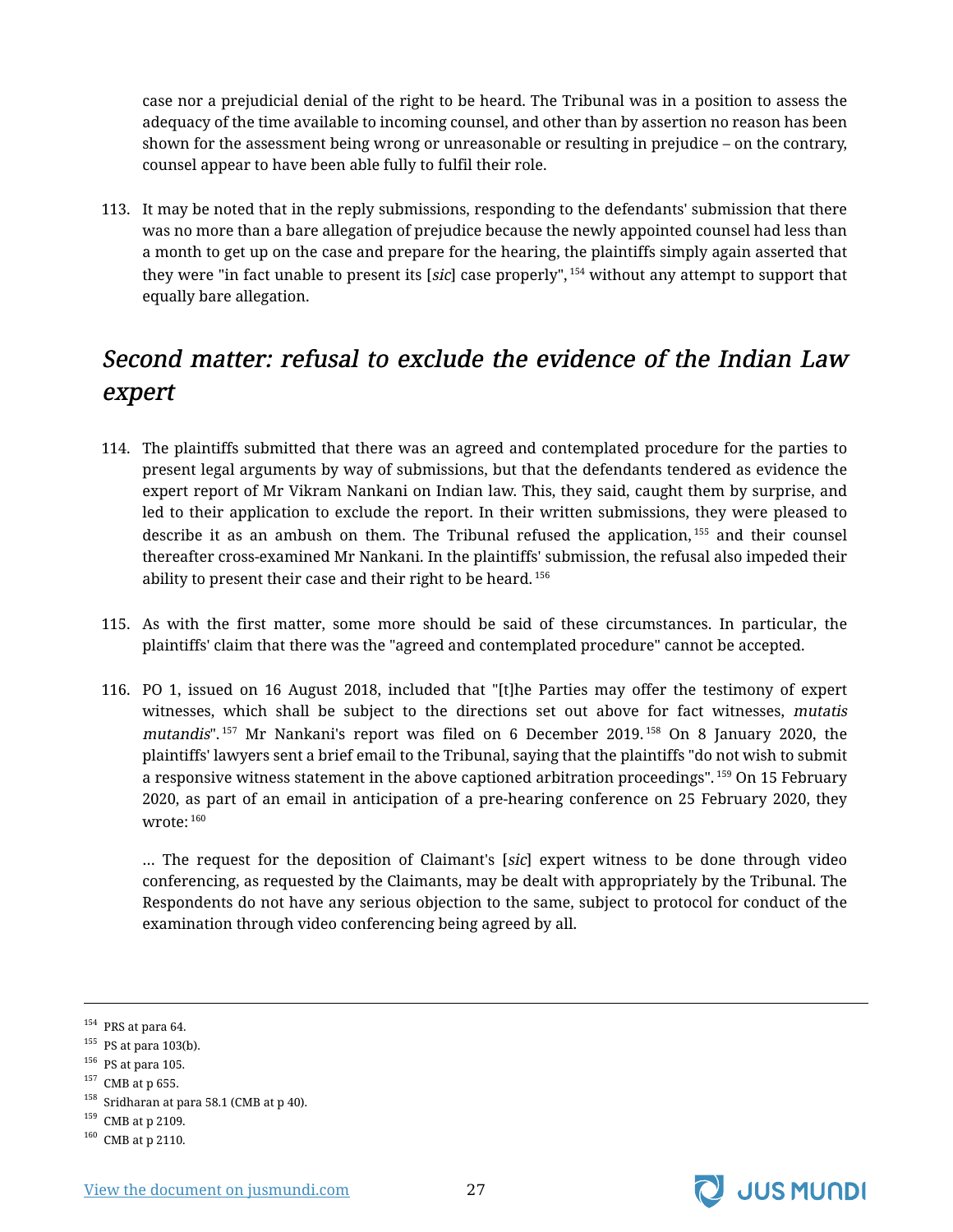117. On 25 February 2020, however, the plaintiffs requested that the Tribunal "may kindly consider not receiving the statement of Mr Nankani in evidence as it, in its entirety, does not relate to a question of fact but instead pertains to the legal issues which are to be adjudicated by the Arbitral Tribunal". The reason given was: 161

The Respondents submit that restricting the evidence of parties to questions of fact would be apposite not only as a matter of legal procedure but also from the perspective of costs and the time of the parties and the Arbitral Tribunal. Hence, we invite the Tribunal to consider passing appropriate orders as per [Rule 25.1 and 25.2 of the SIAC Rules](https://jusmundi.com/en/document/h/ZFRNVzFSVzZIdnZDNXVPRXBPMTF6a2dQeFVKS081TXB5ODZPRWlDVGFkQnZHRmxLOEhreUgwMkhwc0pBN2FLZTlGN1UrY25BMUlZK3hYNDMxdWZ2a1VNVDJnZDdERm9NNDdMWHpmMlp2SWs9) by limiting the evidence of parties to questions of fact and not of law.

- 118. It will be noted that the reason given was not that the report of Mr Nankani had been provided contrary to an "agreed and contemplated procedure". On the contrary, PO 1 clearly contemplated that there could be expert evidence by witness statement, in context being or including expert evidence of Indian law, and there was no protest of departure from an agreed and contemplated procedure when Mr Nankani's report was filed, when video conferencing was raised, or as a reason in support of the request to decline to receive it in evidence.
- 119. Written submissions were exchanged in accordance with the Tribunal's directions, and on 29 February 2020 the Tribunal dismissed the request to exclude Mr Nankani's report.<sup>162</sup> From the Tribunal's reasons, the plaintiffs' submissions had now included a procedural complaint. In the reasons, the Tribunal summarised the plaintiffs' "objections" as that PO 1 did not contemplate the admission of expert evidence on questions of law; that the expert evidence mechanism was not suited to dealing with questions of law; that the Tribunal should not delegate the determination of Indian law or the application of Indian law to an expert witness; and that consideration of costs and time warranted the exclusion of Mr Nankani's report. At this point still, it was not said by the plaintiffs that receiving the report would be contrary to the positive of an agreed and contemplated procedure: the complaint was the negative, ie, that its receipt was not contemplated.
- 120. The Tribunal said that PO 1 did not preclude the submission of expert evidence on questions of Indian law, referring to the paragraph stating that the parties may offer the testimony of expert witnesses. For reasons he gave, he said he was not persuaded that he could conclude that there was no utility in receiving Mr Nankani's evidence or hearing cross-examination on the same. He said that Mr Nankani's appearance at the hearing did not mean that his evidence would be accepted without question and that the plaintiffs, if they so desired, would be given a fair opportunity to confront Mr Nankani in cross-examination and make submissions on his evidence as well as put their own position on Indian law: there would not be a delegation of the application of Indian law to the facts to Mr Nankani. As to costs and time, he was not satisfied that Mr Nankani's evidence would be of limited utility, and costs were not the only concern: the Tribunal had an obligation to ensure a fair, expeditious, economical and final resolution of the dispute, and in that regard the plaintiffs had not previously objected to Mr Nankani's evidence and it would be unfair to the defendants to exclude it on an application made less than one week before the hearing. The fairest way forward was to allow Mr Nankani to appear at the hearing and for the parties to submit on the relevance, materiality and admissibility of his evidence in closing submissions. <sup>163</sup>



<sup>&</sup>lt;sup>161</sup> CMB at p 1025.

<sup>162</sup> CMB at p 1064.

<sup>163</sup> CMB at pp 1064–1065.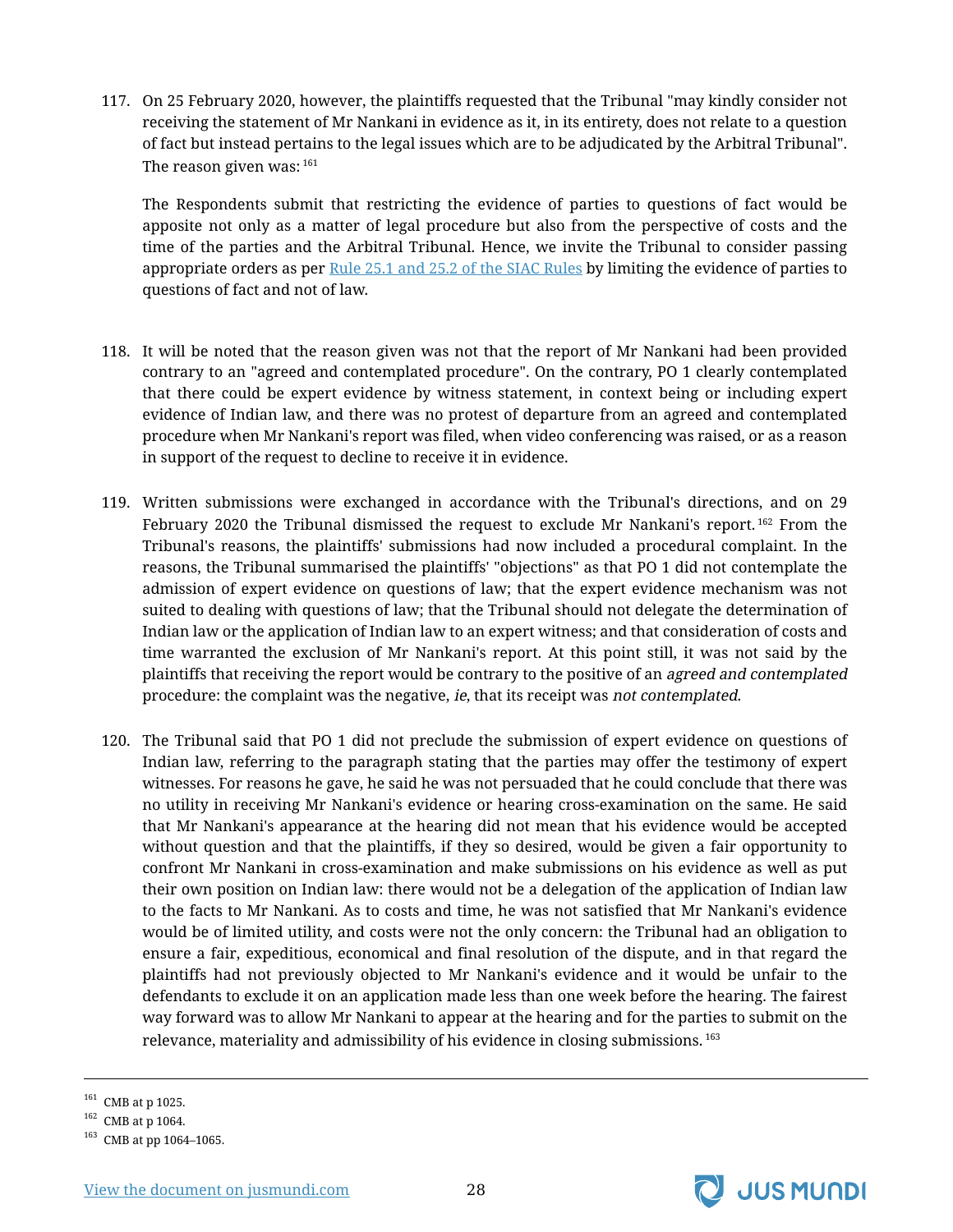- 121. As earlier noted, the plaintiffs did cross-examine Mr Nankani. They were represented throughout the arbitrations by a team of counsel qualified in Indian law. The Tribunal made clear that he expected full submissions on Indian law from the plaintiffs' counsel, and extensive submissions on Indian law were made. At no time was there complaint that the plaintiffs or their counsel were prejudiced through themselves not adducing expert evidence on Indian law.
- 122. It was well open to the Tribunal to rule as he did, carefully and explaining his reasons. It could not be said that his ruling was outside what a reasonable and fair-minded tribunal might have done, nor does it appear that there was any prejudice to the plaintiffs in the conduct of their case. In the reply submissions, responding to the defendants' description of the second matter as an afterthought, it is said that the plaintiffs were denied the opportunity to adequately address and/or respond to the points on Indian law raised at the evidential hearing,  $164$  but again this is only an assertion without any attempt to support it. I do not accept the plaintiffs' complaint in the second matter either.

#### <span id="page-30-0"></span>Third matter: the award of damages

- 123. I have described above at [33] the Tribunal's award of INR195,00,00,000 as damages. The plaintiffs submitted that the award was made in breach of the rules of natural justice, specifically in breach of their right to be heard, because the defendants had not submitted in the arbitrations that they should be awarded damages for breach of the SPAs and it "ignored the fact that this resulted in a windfall to [the defendants]". <sup>165</sup>
- 124. The submission was presented by the plaintiffs as a complaint that the Tribunal had gone beyond the defendants' case *as presented in the arbitration,* <sup>166</sup> not that the Tribunal had gone beyond the defendants' case as pleaded. The case as pleaded, however, cannot be ignored in considering the complaint. While it could not be called a model pleading, in the Statement of Claim the defendants clearly claimed damages for breach of the SPAs and the First Letter Agreement, with the alternative claim to relief a clear claim to damages of INR195,00,00,000 as an amount equivalent to the amount due under the outstanding thirteen tranches in the SPAs.<sup>167</sup> A demonstration that this was not maintained in the defendants' conduct of the arbitrations was necessary.
- 125. No such demonstration was attempted by the plaintiffs. They alleged that "it was the Arbitrator who unilaterally reframed the claim as arising from a breach of the SPAs in the Award", without giving them the opportunity to present their arguments on the issue,  $168$  and that they were thereby prejudiced because had the Tribunal heard arguments from them, he could reasonably have arrived at a different result.<sup>169</sup> But no reference was made by the plaintiffs to the transcript of the hearing, to the written opening or closing submissions, to the Award, or to anything else to support the allegation. While the plaintiffs' argument rested on a negative (that the defendants had not submitted that they should be awarded damages for breach of the SPAs), the beginning of



 $^{164}\,$  PRS at paras 64–68.

<sup>165</sup> PS at paras 106–110.

 $^{166}\,$  PS at para 108(e).

 $^{167}$  Statement of Claim at paras 25–26 (CMB at pp 831–832) and para 28 (CMB at p 833).

 $168$  PS at para 108(g).

 $169$  PS at para 109(c).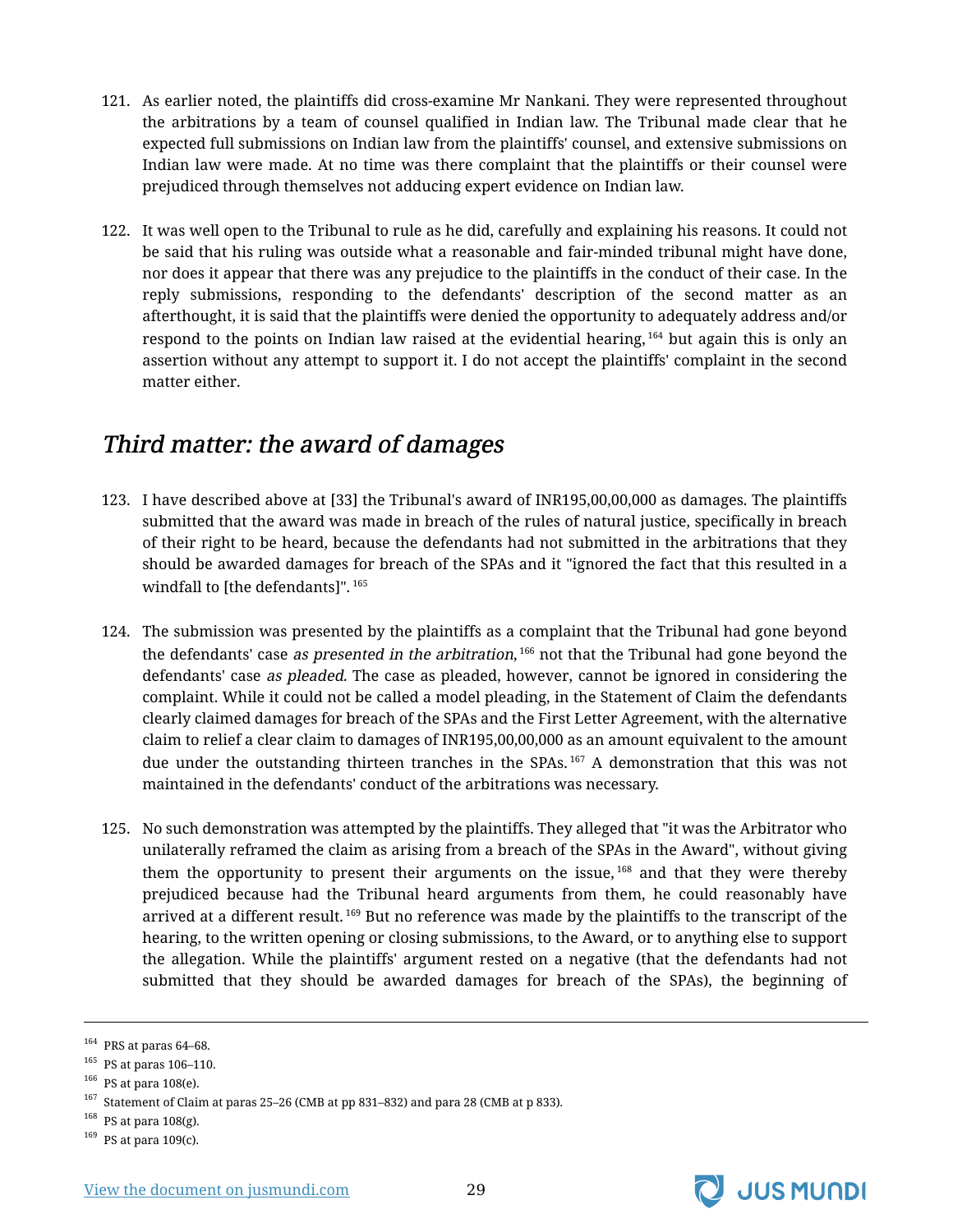establishing the negative was what the defendants had submitted during the arbitral proceedings.

126. In fact, the defendants did maintain the pleaded alternative claim, and the plaintiffs had full opportunity to respond to it.

(a) The defendants' written opening submissions were largely directed to the claim calculated as the 24% IRR less the amount paid under the SPAs, but included a proleptic answer to a contention by the plaintiffs that, for reasons stated, the defendants were not entitled to damages calculated as the unpaid consideration amount less the value of the shares. The submission was made that even if the damages were computed in that manner "which is denied", the defendants' claim was "fully sustainable and ought to be granted". In context, the "which is denied" was an expression that the primary claim was to damages calculated as the 24% IRR less the amount paid under the SPAs. <sup>170</sup>

(b) The plaintiffs' written opening submissions explicitly recognised that the defendants "seek damages of INR195,00,00,000/-being an amount equivalent to the sums due under the SPAs, or such amount to be determined by the Tribunal". <sup>171</sup>

(c) The defendants' written closing submissions included: <sup>172</sup>

61. The alternate claim for damages for INR 195 Crores is based on the fact that the Company was in insolvency on the date of the repudiatory breach of the SPAs. The value of the shares of the Company effectively became nil in July 2017 ...

62. In view of the value of the shares being nil/negligible on and after the date of repudiation of the SPAs by the Respondents, the claim of the Claimants for damages is equivalent to the remaining consideration under the SPAs, which does not change the character of the claim from damages to specific performance as wrongly alleged by the Respondents.

...

78. It is worth reiterating that even if Clause 3(c) of the LA is found to somehow provide for more than 'reasonable compensation' (which is denied), the Claimants remain entitled to the lesser sum of damages of INR 195 Crores plus interest. This is the alternate prayer in the Statement of Claim.

(d) The plaintiffs' written closing submissions, which were filed contemporaneously with the defendants' written closing submissions, included the contention that the only damages claimable for breach of a contract for sale or purchase of shares was an amount being the difference between the price of the shares and the market price on the date of breach – apparently, as an answer to the claim to damages calculated as the 24% IRR amount less the amount paid under the SPAs – and made submissions against damages so arrived at.<sup>173</sup>

(e) The defendants' written reply submissions took the contention as such an answer, and responded to it.<sup>174</sup>



 $170$  Brief written opening statements on behalf of the claimants at para 36(f) (CMB at pp 1052–1053).

 $171$  Opening statement on behalf of the respondents at para 4 (CMB at p 1059).

 $172$  CMB at pp 1674 and 1680.

<sup>173</sup> CMB at pp 1694–1696 and 1721.

<sup>174</sup> CMB at pp 1746–1749.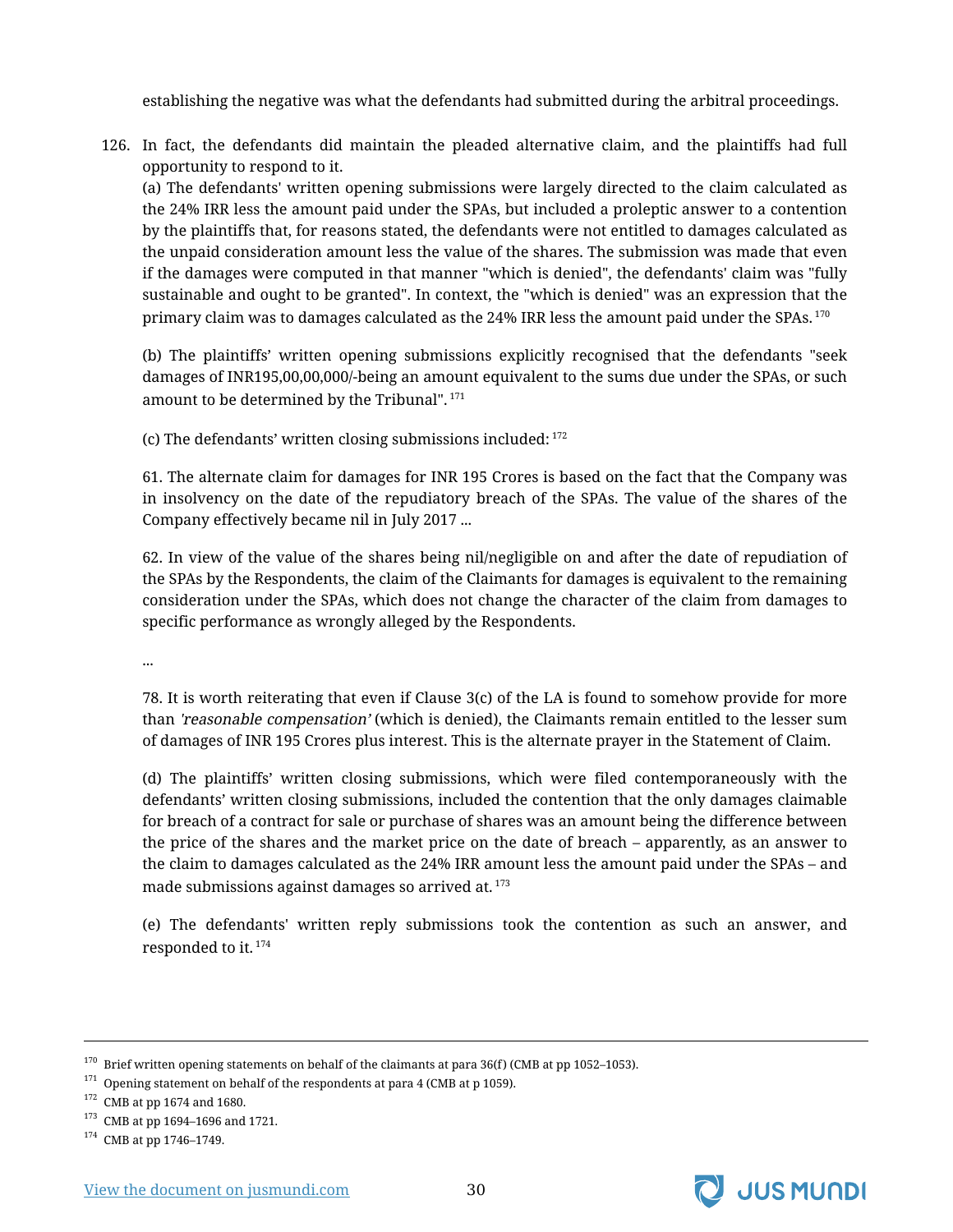- 127. In the Award, the Tribunal's summary of the defendants' arguments on the alternative claim to damages included taking up the language of para 62 set out at [126(c)] above as the basis of the claim. <sup>175</sup> It is not correct that the Tribunal unilaterally re-framed the claim without the plaintiffs having the opportunity to present their arguments. The Tribunal considered and determined the claim as presented to him. Whether or not he was correct in his determination is not a matter for debate in the Originating Summons. The complaint of denial of natural justice cannot be accepted.
- 128. I record that the plaintiffs referred to authorities for denial of natural justice if the tribunal decides the case on a point that he invents for himself,  $176$  or fails to consider an important issue in the case.  $177$  Nothing of that kind has been shown, and it is not necessary to go into the authorities. I record also that at one point in the written submissions concerning the award of damages the plaintiffs also said that the Tribunal "[impeded] the Applicants' ability to present its case". <sup>178</sup> For the reasons above, he did not.
- 129. The relevance to denial of natural justice of the assertion that there was a windfall to the defendants is not clear, and was not explained. If there was a windfall, that would go to the merits of the Tribunal's calculation of the damages as the amount outstanding under the SPAs; the plaintiffs' submissions before the Tribunal raised the point, and the merits are not for debate in the Originating Summons. As the defendants pointed out,  $179$  their case for the damages in the arbitrations included that the shares were of no value.

# <span id="page-32-0"></span>Ground (e): Article  $34(2)(b)(ii)$  – conflict with the public policy of Singapore

130. No submissions were made in support of this ground in the plaintiffs' written submissions. It was not in the listing in those submissions of the "relevant prescribed grounds for setting aside an award" on which the plaintiffs relied, and it was said expressly in those submissions that the plaintiffs "will no longer be pursuing their case on breach of public policy (pursuant to Article  $34(2)(b)(ii))$ ". <sup>180</sup> The ground was abandoned. As earlier noted, in the reply submissions it was resurrected, but I do not permit the resurrection.

# <span id="page-32-1"></span>**Conclusion**

131. The Originating Summons is dismissed. The plaintiffs should pay the defendants' costs, but with liberty to the parties to apply if they wish to contend for an additional or different order. The parties should file and exchange written submissions on the amount of costs, limited to five pages, within 21 days; any application pursuant to the liberty to apply is to be included in the written submissions, with an additional page limit of five pages. Unless a party requests an opportunity for oral

 $179$  DS at para 6.5.13.



<sup>175</sup> Award at para 237(d) (CMB at pp 1841–1842).

 $176$  PS at para 108(b).

 $177$  PS at para 108(c).

 $178$  PS at para 110.

<sup>180</sup> PS at p 2, footnote 6.